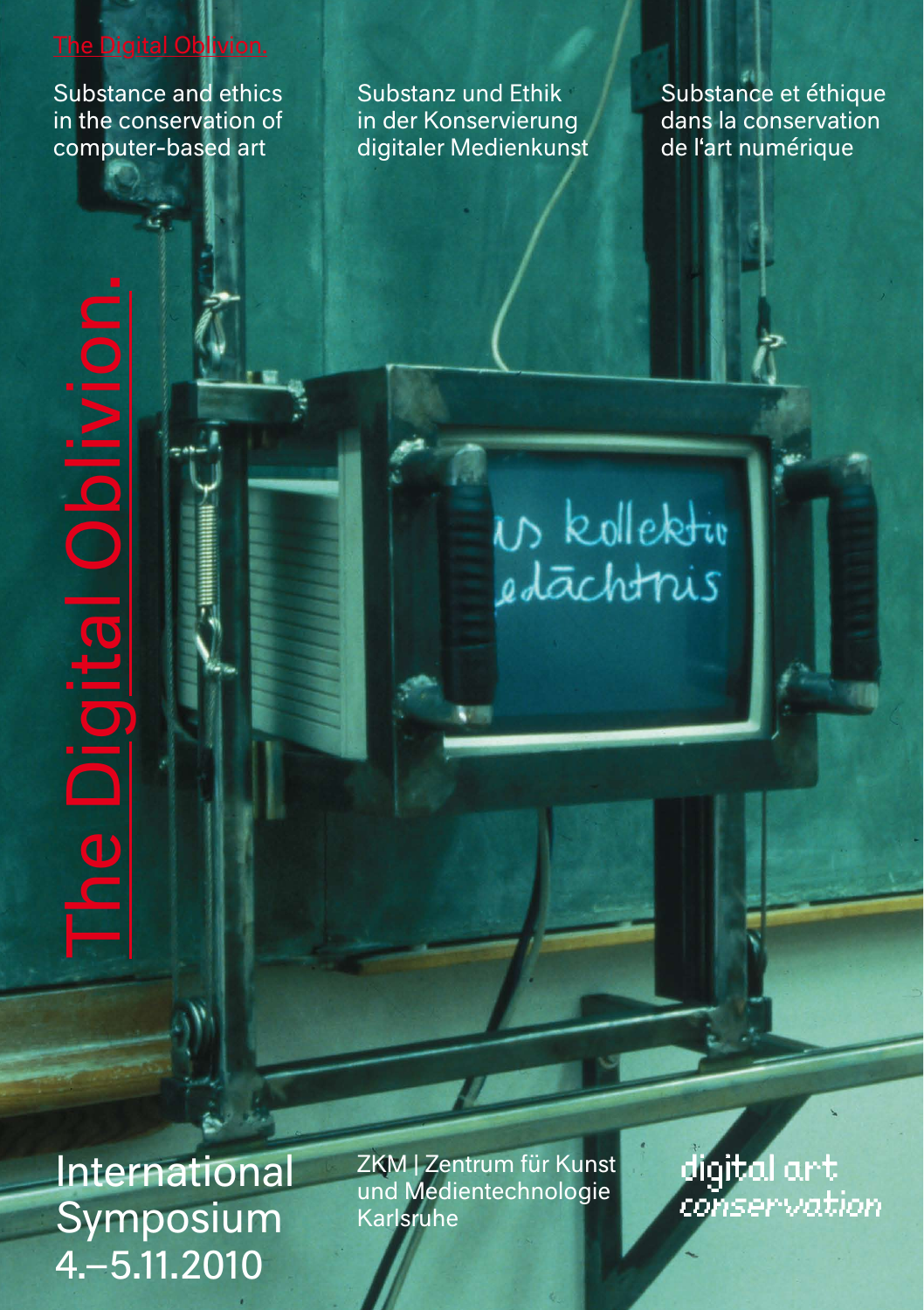Titelbild: Frank Fietzek »Tafel«, 1993 ZKM | Zentrum für Kunst und Medientechnologie Karlsruhe © Frank Fietzek

# The Digital Oblivion. Oblivion iqital  $\Box$

# Contents Introduction

As part of the EU-funded research project digital art conservation. this international symposium aims to investigate the future of our digital cultural memory, focusing in particular on the preservation of computer-based art.

For a couple of decades now, digitalisation has allowed the content of cultural memory to be more easily processed and circulated. However, the preservation of digital contents is fundamentally conditioned by the need to conform to an ever more rapid sequence of new technical systems. This functional obsoles cence presents a systemic threat to digital cultural memory. Again and again, the threat of obsolescence leads previous criteria of cultural memory – longevity and authenticity – ad absurdum.

The practice and theory of art collecting and preservation has also seen a paradigm shift, presenting curators, collectors, scholars and conservators with a new set of as yet unsolved problems. Whereas traditional media and tools remained in the hands of artists and curators, new digital media have definitely reduced the autonomy of these cultural actors.

Parallel to day-to-day collecting and exhibition practice – necessarily pragmatic – conservation theory has recently seen a normative debate on the ethics of preservation, a discussion comparable to developments elsewhere in the humanities and natural sciences, as well as in bioethics and environmental ethics. The conference's discussion of the ethics of conservation aims to overcome the current uncertainty surrounding the preservation of digital media art as part of our cultural heritage.

This set of interconnected themes forms the context for the questions posed by the first international symposium of digital art conservation, a three-year research project funded by the European Union: What consequences will the ongoing systemic change of cultural memory have for our consciousness of time and of history, and for our image of ourselves and the world? Are traditional criteria for conservation – a work of art's originality, longevity and inherent economic value – at all applicable to new media art? Should standards of best practice be developed for the conservation and collection of digital media art?

Bernhard Serexhe Chief curator ZKM | Media Museum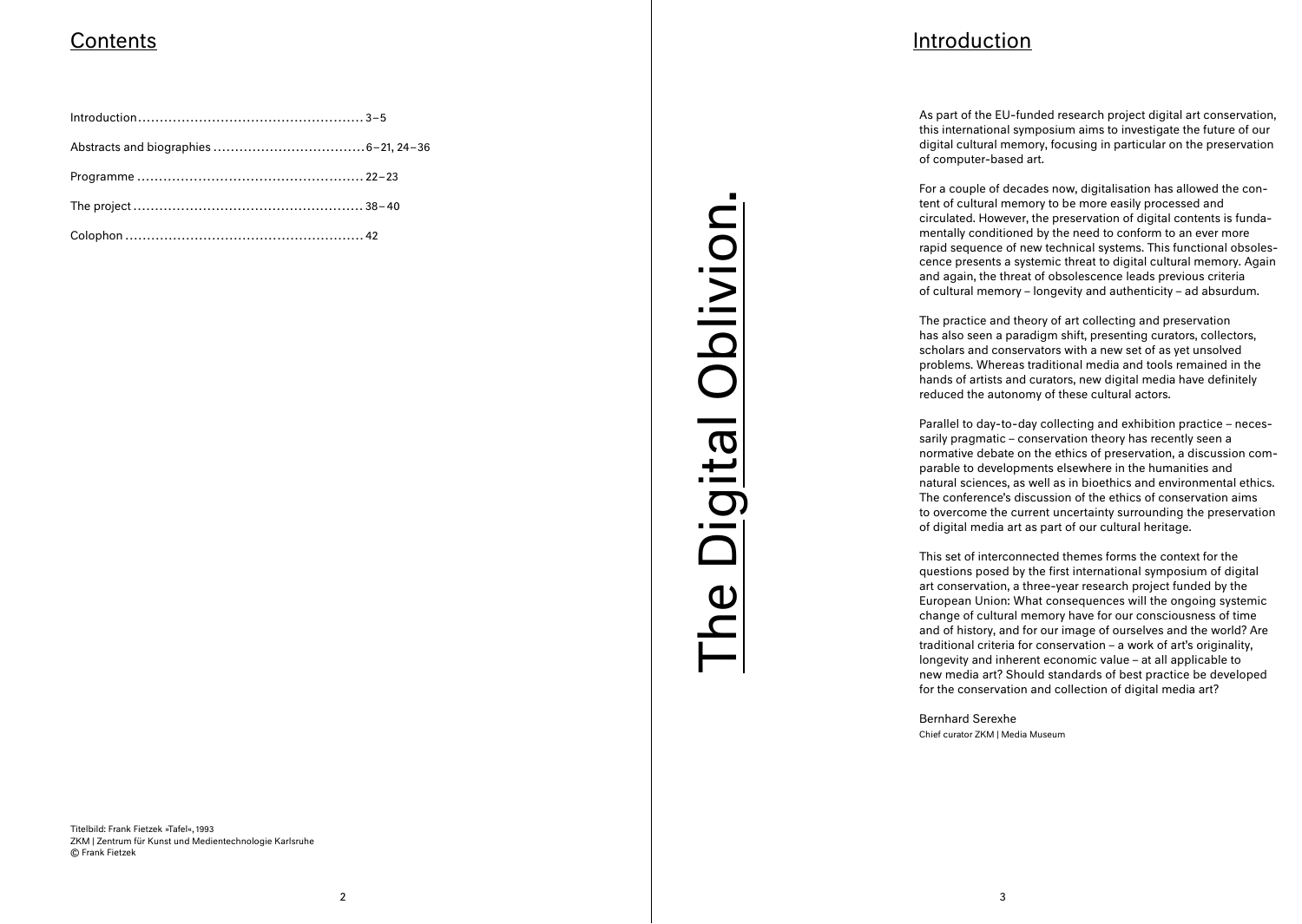## Einführung

Im Rahmen des EU-Forschungsprojekts digital art conservation stellt diese Fachkonferenz die Frage nach der Zukunft des digitalen kulturellen Erbes, dies insbesondere im Hinblick auf die Konservierung digitaler Medienkunst.

Seit wenigen Jahrzehnten erlaubt die Digitalisierung eine leichtere Bearbeitung und Weitergabe der Inhalte des kulturellen Gedächtnisses. Grundsätzlich aber ist die Bewahrung von digitalisierten Inhalten einer immer kurzfristigeren Anpassung an neue technische Systeme unterworfen. In dieser funktionalen Obsoleszenz liegt eine systemimmanente Bedrohung des digitalen kulturellen Gedächtnisses, die die bisher gültigen Kriterien der Langlebigkeit und Authentizität in jedem Moment ad absurdum führt.

Auch in der Praxis und Theorie der Sammlung und Konservierung von Kunst hat sich ein Paradigmenwechsel vollzogen, der Kuratoren, Sammler, Kunstwissenschaftler und Restauratoren vor bislang ungelöste Probleme stellt. Lagen die traditionellen Medien und Werkzeuge noch in der Hand des Künstlers und nachfolgend des Restaurators, so haben die digitalen Medien diesen kulturellen Akteuren ihre schöpferische Eigenständigkeit weitgehend entzogen.

Parallel zum notwendigen Pragmatismus des Sammlungs- und Ausstellungsalltags stellt sich in der Konservierungstheorie – ähnlich wie in den Human- und Naturwissenschaften, in der Bioethik und der Umweltethik – eine Wertediskussion einer Ethik der Erhaltung ein, deren Ziel es ist, die aktuell empfundene Unsicherheit bei der Konservierung von digitaler Medienkunst als einen wesentlichen Teil unseres kulturellen Erbes zu überwinden.

Aus diesem Themenkomplex ergeben sich die Fragen der ersten internationalen Fachtagung des Forschungsprojekts digital art conservation: Welche Konsequenzen wird der aktuelle Systemwechsel des kulturellen Gedächtnisses für das Zeit- und Geschichtsbewußtsein, das Selbst- und Weltbild der Menschheit haben? Sind die bisher gültigen Kriterien der Originalität, der Langlebigkeit und Werthaltigkeit von Kunstwerken und deren Sammlung auf digitale Medienkunst anwendbar? Können und sollten Standards für das konservatorische Vorgehen bei der Sammlung digitaler Medienkunst entwickelt werden?

Bernhard Serexhe Hauptkurator ZKM | Medienmuseum

## Introduction

Dans le cadre du projet de recherche européen digital art conservation, ce colloque interroge l'avenir de notre mémoire culturelle numérique et, plus précisément, la conservation de l'art numérique.

Depuis quelques décennies, la numérisation facilite le traitement et la transmission des contenus de la mémoire culturelle. Mais la conservation de ces contenus est fortement contrainte par l'évolution des technologies. Cette obsolescence fonctionnelle fait peser une menace systémique sur la mémoire culturelle numérique, menace qui rend caduques les critères traditionnels de longévité et d'authenticité.

Un glissement de paradigmes s'est produit dans la pratique et la théorie de la conservation et de la gestion des collections, confrontant les commissaires, collectionneurs, spécialistes de l'art et conservateurs à des problèmes pour l'instant non résolus. Si les artistes puis les restaurateurs ont encore bien la maîtrise des outils et des médias traditionnels, les nouveaux médias réduisent leur autonomie d'intervention.

A l'image du développement de la bioéthique et de l'éthique environnementale pour les sciences humaines et naturelles, une réflexion d'ordre théorique sur l'éthique de la conservation se fait jour, accompagnant la gestion quotidienne des expositions et des collections, nécessairement pragmatique. Elle vise à surmonter l'incertitude qui pèse actuellement sur la conservation de l'art numérique en tant que partie intégrante de notre patrimoine culturel.

De cette réflexion découleront les questions posées lors du premier colloque international d'experts organisé dans le cadre du projet de recherche digital art conservation : Quelles conséquences auront les changements des systèmes d'exploitation de la mémoire culturelle sur notre conscience du temps et de l'histoire de nous-mêmes et du monde ? Les critères traditionnels et actuels d'originalité, de longévité et de conservation de la valeur des œuvres d'art et de leur collection s'appliquent-ils à l'art numérique ? Convient-il, dans le cadre de collections d'œuvres d'art numérique, de développer des normes qui tendent à régir les protocoles et procédures de conservation ?

Bernhard Serexhe Conservateur en chef ZKM | Musée des Médias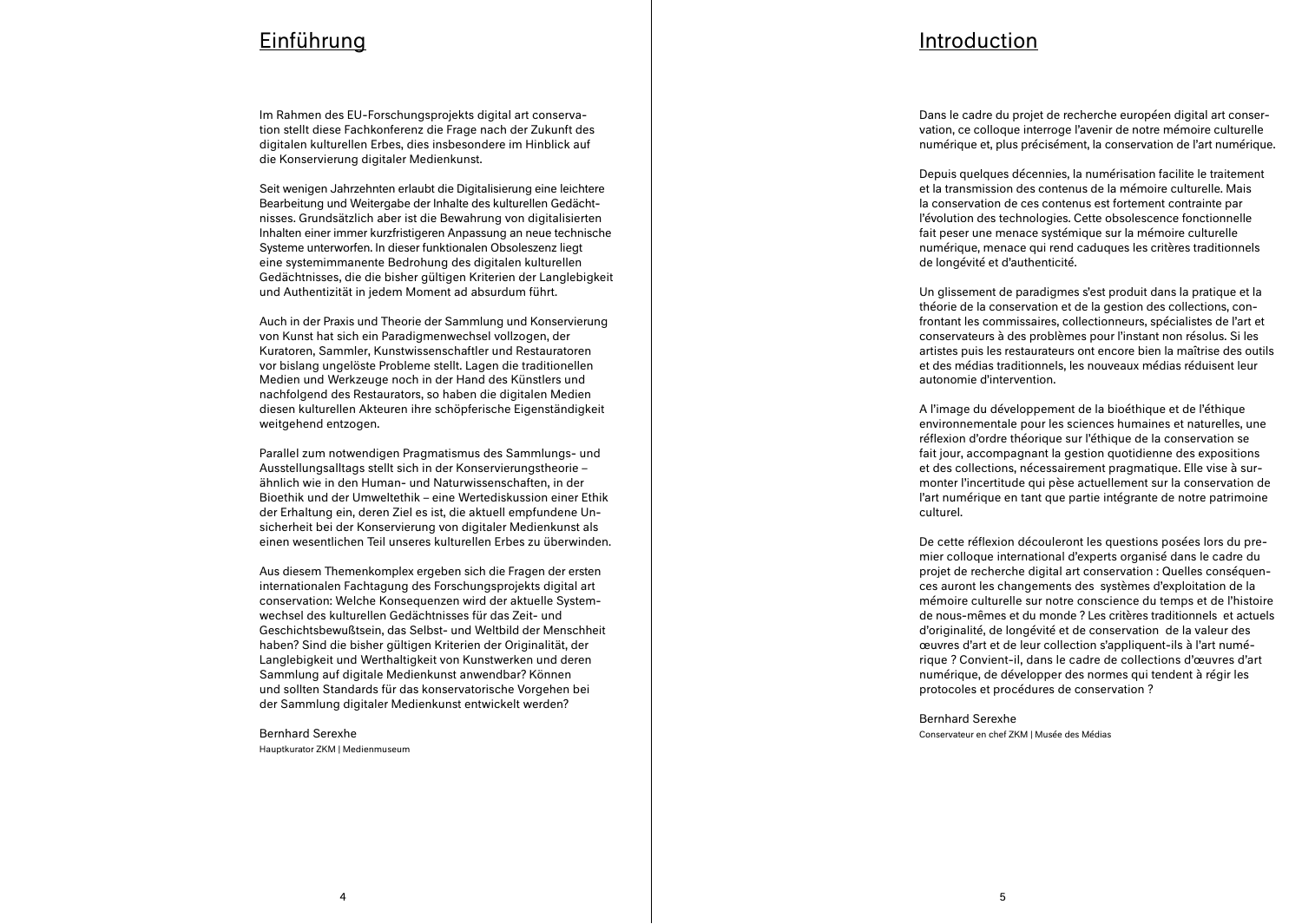# Butterfly nets

**Abstra** 

Do we need archives for digital art or digital archives for everything that has been stored differently until now? The temporal break which we are experiencing calls for a reordering of memory. With regards to media art the question is not just that of its beginnings, but also that of the relationship between technology and concept.

## Schmetterlings-Netze

Brauchen wir Archive für digitale Kunst oder digitale Archive für alles, was anders gespeichert wurde? Der Zeitbruch, den wir erleben, fordert zu einer Neuordnung der Erinnerung auf. In der Medienkunst wird es dabei nicht nur um die Anfänge gehen, sondern auch um das Verhältnis von Technologie und Konzept.

## Filets à papillons

Avons-nous besoin d'archives pour l'art numérique ou d'archives numériques pour tout ce qui a été stocké autrement ? Nous sommes entrés dans une nouvelle ère qui requiert de réorganiser la mémoire. En ce qui concerne l'art médiatique, la question n'est pas uniquement celle de ses débuts, mais aussi du rapport entre technologie et idée.

Hans Belting was co-founder of the School for New Media

Speaker (Hochschule für Gestaltung) at Karlsruhe, Germany (1992) and professor of art history and media theory (until 2002). He previously held chairs of art history at the Universities of Heidelberg and Munich and he acted as Visiting professor at Harvard (1984), Columbia University (1989) and North Western (2004). In 2003, he lectured at the Collège de France at Paris and received an honorary degree from the Courtauld Institute, London. From 2004 to 2007 he was Director of the "International Center for Cultural Science" (IFK) at Vienna. At present, he is advisor of the project GAM (Global Art and the Museum) at the Center for Art and Media (ZKM), Karlsruhe. He is member of the "American Philosophical Society", the "American Academy of Arts and Sciences", the "Medieval Academy of America" and the "Academia Europea". Among his many books some are available in English and include: *The End of the History of Art?* (Chicago 1987); *The Invisible Masterpiece*  (London 2001); *Bosch's Garden of Earthly Delights* (New York 2003); *Art History After Modernism* (Chicago 2003); *Thomas Struth: Museum Photographs*  (Munich 2006); (together with Andrea Buddensieg) .eds., *The Global Art World. Audiences, Markets, Museums* (Ostfildern 2009); *Looking through Duchamp's Door* (London 2010). Forthcoming: *Toward an Anthropology of Images* (Princeton) and *The Double Perspective. Arab Science and Renaissance Art* (Harvard Univ.Press).

Der Kunsthistoriker Hans Belting hat, nach Stationen an den Universitäten in Hamburg, Heidelberg und München, an der Hochschule für Gestaltung in Karlsruhe, deren Mitbegründer er 1992 gewesen ist, das Fach Kunstwissenschaft und Medientheorie gelehrt und von 2004 bis 2007 das Internationale Forschungszentrum für Kulturwissenschaften (IFK) in Wien geleitet. Im Jahre 2003 hielt er als Inhaber des Europäischen Lehrstuhls am College de France in Paris Vorlesungen über die "Geschichte des Blicks". Gastprofessuren führten ihn nach Harvard, Columbia University, Chicago/Northwestern, Washington und an die Ecole des Hautes Etudes in Paris. Er gehört dem Orden Pour le Merite für Wissenschaften und Künste an und ist Mitglied vieler in- und ausländischer Akademien der Wissenschaft. In London erhielt er einen honorary degree am Courtauld Institute of Art. Gegenwärtig betreut er das Projekt GAM (Global Art and the Museum) am ZKM (Zentrum für Kunst und Medientechnologie) in Karlsruhe. Seine Bücher wurden in neun europäische Sprachen und ins Japanische übersetzt. Zu den Büchern seit 1990 gehören Titel wie *Bild und Kult. Eine Geschichte des Bildes vor dem Zeitalter der Kunst*  (1990), *Das unsichtbare Meisterwerk. Die modernen Mythen der Kunst* (1998), *Bildanthropologie. Entwürfe für eine Bildwissenschaft* (2001), *Art History after Modernism* (2003), *Hieronymus Bosch: Der Garten der Lüste* (2003), *Das echte Bild* (2005); *Bilderfragen* (Herausgeber)

Hans Belting

(2007), *Florenz und Bagdad. Eine westöstliche Geschichte des Blicks* (München 2008), *Der Blick hinter Duchamps Tür. Die Kunst der Perspektive* (Köln 2009), Hg, mit Andrea Buddensieg, *The Global Art World. Audiences. Markets. Museums* (Ostfildern 2009).

Après avoir enseigné dans les universités de Hambourg, Heidelberg et Munich ainsi qu'à l'École supérieure du design de Karlsruhe qu'il a cofondé en 1992, l'historien de l'art Hans Belting s'est consacré à l'enseignement des sciences artistiques et de la théorie des médias. De 2004 à 2007, il a dirigé l'Internationale Forschungszentrum für Kulturwissenschaften (IFK ou Centre de recherche international de sciences culturelles) à Vienne. En 2003, il est titulaire de la chaire européenne au Collège de France à Paris et y donne un séminaire sur l'histoire du regard. Il a enseigné à titre de professeur invité dans les universités de Harvard, Columbia University, Chicago/Northwestern, Washington et à l'École des hautes études en sciences sociales de Paris. Il est membre de l'Orden Pour le Merite für Wissenschaften und Künste (Ordre allemand du mérite des sciences et des arts), et de nombreux instituts scientifiques en Allemagne et à l'étranger. Il est docteur honoris causa du Courtauld Institute of Art de Londres. Actuellement, il encadre le projet GAM (Global Art and the Museum) au ZKM | Centre d'Art et de Technologie des Médias Karlsruhe. Ses ouvrages ont été traduits en



neuf langues européennes et en japonais. Citons parmi ses publications parues depuis 1990 : *Bild und Kult. Eine Geschichte des Bildes vor dem Zeitalter der Kunst* (1990, trad. française Image et culte : une histoire de l'image avant l'époque de l'art, 1998) ; *Das unsichtbare Meisterwerk. Die modernen Mythen der Kunst* (1998, Le chef-d'œuvre invisible, 2003) ; *Bildanthropologie. Entwürfe für eine Bildwissenschaft* (2001) ; *Art History after Modernism* (2003), *Hieronymus Bosch: Der Garten der Lüste* (2003) ; *Das echte Bild* (2005, La vraie image ? Croire aux images ?, 2007) ; *Bilderfragen* (sous la dir. de) (2007) ; *Florenz und Bagdad. Eine westöstliche Geschichte des Blicks* (Munich 2008) ; *Der Blick hinter Duchamps Tür. Die Kunst der Perspektive* (Cologne 2009) ; sous la dir. de et d'Andrea Buddensieg, *The Global Art World. Audiences. Markets. Museums* (Ostfildern 2009).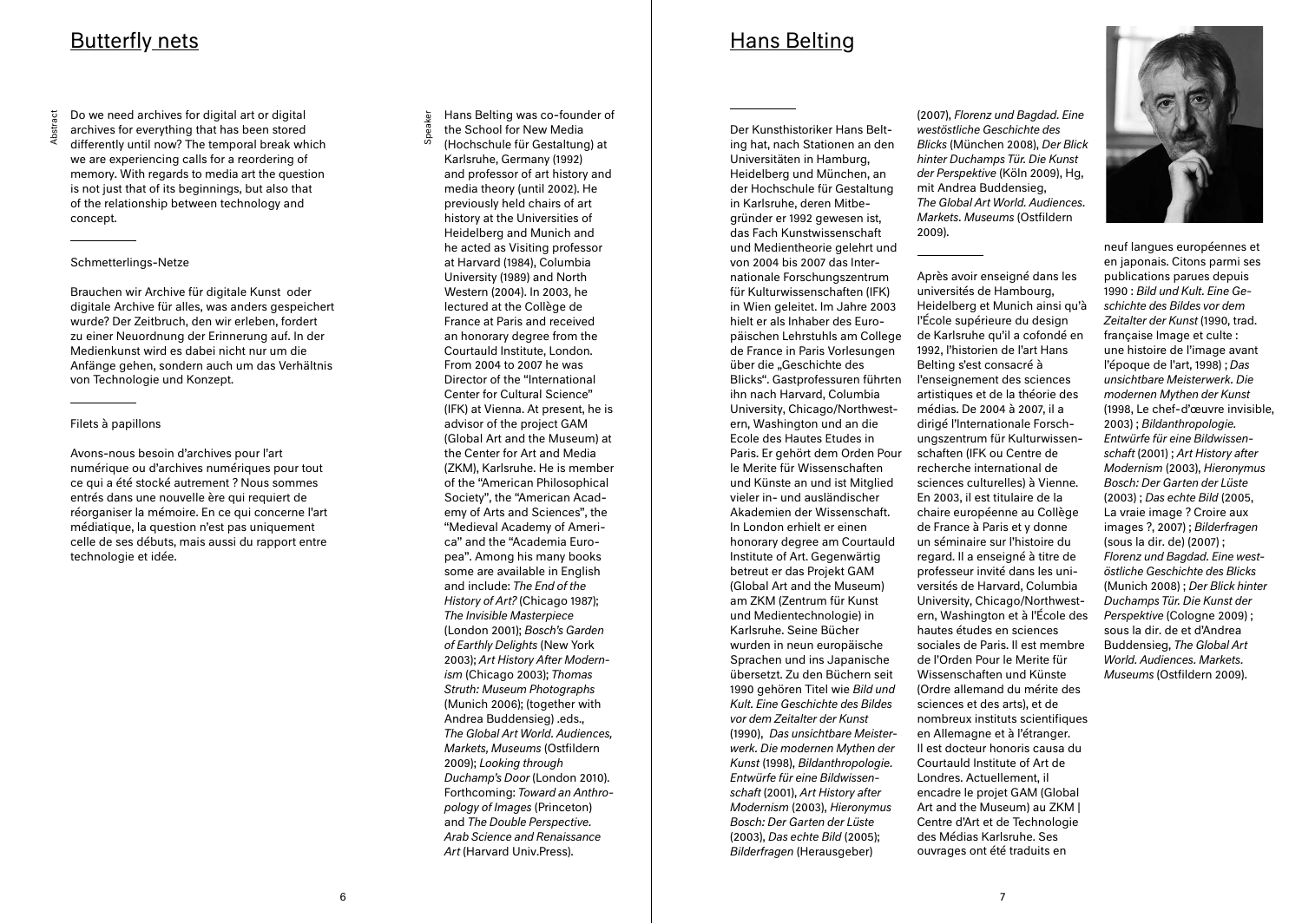# Historical time and "uchronic" time. Thinking memory and oblivion differently

Abstract

The digital technologies (computers, global communication networks, multimedia, electronic games or art installations) have not merely changed our relationship with the world and the other, they have shaken our relationship with time and rocked the very foundations of our culture. We are torn between two temporalities. The first temporality belongs to chronic time, the longitudinal time of history, of the events absorbed and retained by writing, writing being what organises memory and oblivion. The second temporality belongs to machines and plunges us in a time outside of time, that virtual or "uchronic" time where events give way to eventualities. What happens to our world when writing, which has guaranteed the permanence of history until now, conforms to the model of hypertext and splits? When the thread which history spans from past and present to the future threatens to tear under the pressure of "uchronic" time? Are we to reinvent our relationship to time? What are the consequences of this change of temporality for the conservation of digital art works and for the sphere of art more generally?

Historische Zeit und "uchronische" Zeit. Gedächtnis und Vergessen anders denken

Die digitalen Technologien (Computer, globale Kommunikationsnetzwerke, Multimedia, elektronische Spiele oder künstlerische Installationen) verändern nicht nur unsere Beziehung zur Welt und zum Anderen, sie bringen ebenfalls unsere Beziehung zur Zeit durcheinander und erschüttern die Grundlagen unserer Kultur. Wir finden uns zwischen zwei Zeitlichkeiten zerrissen. Die eine Zeitlichkeit ist der chronischen Zeit eigen, der langen Zeit der Geschichte, der Ereignisse, die von der Schrift, die das Gedächtnis und das Vergessen organisiert, aufgenommen und fixiert werden. Die andere Zeitlichkeit gehört den Maschinen und taucht uns in eine Zeit, die außerhalb der Zeit liegt, in eine virtuelle oder "uchronische" Zeit, in der das Ereignis der Eventualität weicht. Was wird aus unserer Welt, wenn die Schrift, die bis jetzt die Permanenz der Geschichte garantiert hat sich dem Modell des Hypertexts anpasst und sich spaltet? Wann wird der rote Faden, den die Geschichte zwischen

Vergangenheit, Gegenwart und Zukunft spannt, unter dem Druck der "uchronischen" Zeit abreißen? Müssen wir unsere Beziehung zur Zeit neuerfinden? Was sind die Folgen dieser Veränderung der Zeitlichkeit für die Konservierung digitaler Kunst und für die Kunst allgemein?

Temps de l'Histoire et temps uchronique. Penser autrement la mémoire et l'oubli

Les technologies numériques (ordinateurs, réseaux mondiaux de communication, multimédias, jeux électroniques ou dispositifs artistiques) ne changent pas seulement notre rapport au monde et à autrui, elles bouleversent également notre rapport au temps et affectent radicalement les fondements mêmes de notre culture. Nous sommes déchirés entre deux temporalités. L'une est propre au temps chronique, ce temps long de l'Histoire, des événements retenus et fixés par l'écriture qui organise la mémoire et l'oubli, l'autre est propre aux machines et nous plonge dans un temps hors du temps, ce temps virtuel ou uchronique où les événements cèdent la place aux éventualités. Qu'advient-il alors de notre monde quand l'écriture qui garantissait jusqu'alors la permanence de l'Histoire se conforme au modèle de l'hypertexte et se délite ? Quand le fil conducteur entre le passé, le présent et l'avenir tendu par l'Histoire menace de se rompre sous l'expansion du temps uchronique ? Faut-il réinventer notre rapport au temps ?

# Edmond Couchot

Edmond Couchot is "Docteur d'État" and "Professeur émérite

Speaker

des universités". He has directed the master studies in art and technology of the image at the Université Paris 8 for twenty years and continues to participate in research activities at the Centre for Digital Imagery and Virtual Reality. As a theorist he is interested in the relations between art and technology and has published about a hundred articles on the subject as well as four books: *Images. De l'optique au numérique, Hermès*, 1988, *La Technologie dans l'art*, J. Chambon, 1998 et *L'Art numérique*, en collaboration avec N. Hillaire, Flammarion, février 2003, et *Des images, du temps et des machines dans les arts et la communication*, Chambon-Actes Sud, 2007. *Dialogues sur l'art et la technologie*. Autour d'Edmond Couchot, L'Harmattan, 2001, presents a series of features on his work.

Edmond Couchot ist "Docteur d'État" und "Professor émérite des universités". Er leitete während zwanzig Jahren das Aufbaustudium Bildkünste und –technologien an der Université Paris 8 und trägt weiter zur Forschung des Zentrums für Digitale Bilder und virtuelle Realität bei. Als Theoretiker interessiert er sich für die Beziehung zwischen Kunst und Technologie und hat zu diesem Thema etwa 100 Artikel und vier Bücher publiziert: *Images. De l'optique au numérique, Hermès,* 1988, *La Technologie dans l'art,* J. Chambon, 1998 und *L'Art numérique*, in Zusammenarbeit mit N. Hillaire, Flammarion, 2003, und *Des images, du temps et des machines dans les arts et la communication*, Chambon-Actes Sud, 2007. *Dialogues sur l'art et la technologie.* Autour d'Edmond Couchot, L'Harmattan, 2001, stellt eine Serie von Beiträgen über sein Werk vor. Ursprünglich bildender Künstler, schafft Edmond Couchot seit den sechziger Jahren interaktive kybernetische Installationen, die auf Klang reagieren und die Teilnahme des Betrachters erregen.

Edmond Couchot est Docteur d'État et Professeur émérite des universités. Il a dirigé la formation de 2ème cycle Arts et Technologies de l'Image à l'Université Paris 8 pendant une vingtaine d'années et continue de participer aux recherches du centre Images numériques et Réalité Virtuelle. Il s'intéresse, en tant que théoricien, aux relations de l'art et de la technologie et a publié sur ce sujet une centaine d'articles dont les premiers remontent aux début des années quatre-vingt et quatre livres: *Images. De l'optique au numérique*, Hermès, 1988, *La Technologie dans l'art*, J. Chambon, 1998 et *L'Art numérique*, en collaboration avec N. Hillaire, Flammarion, février 2003, et *Des images, du temps et des machines dans les arts et la communication*, Chambon-Actes Sud, 2007. *Dialogues sur l'art et la technologie*. Autour d'Edmond Couchot, L'Harmattan, 2001, présente une série de communication sur et autour de son travail. Plasticien d'origine, Edmond Couchot, dès les années soixante-cinq,



a créé des dispositifs cybernétiques interactifs réagissant au son et sollicitant la participation du spectateur. Depuis quelques années, les ressources du « temps réel » lui ont permis de prolonger ces recherches.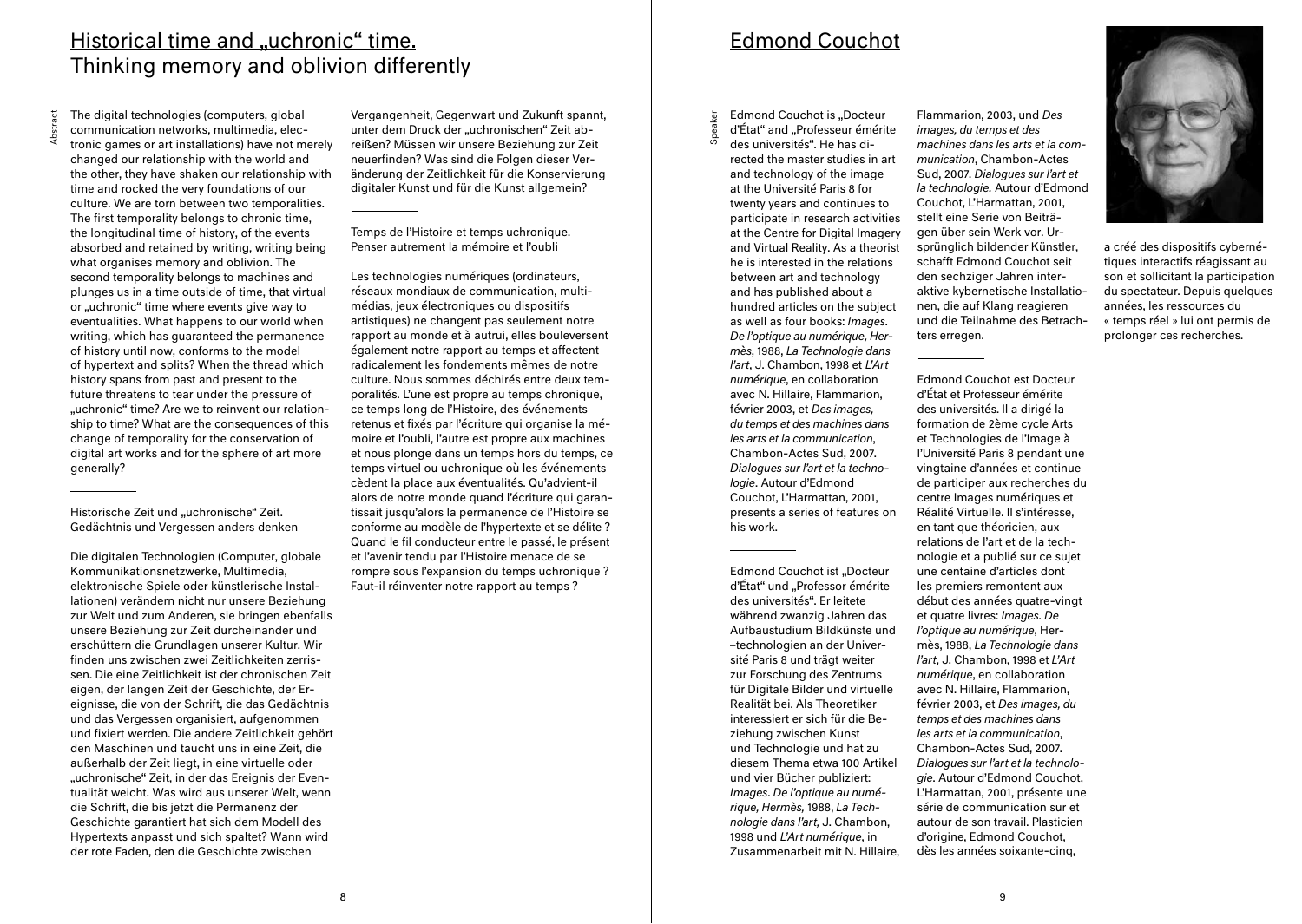# Documentaiton and preservation of media art: development of approaches and methods

Abstract The documentation and preservation of media art has seen significant progress over the course

of the past ten years. The specificity of artistic practices which employ or rely on digital technologies are increasingly well understood and accepted. The fact that these works are ephemeral or variable seems inevitable and is increasingly taken into account. Since 2000 the Daniel Langlois Foundation has contributed to this development, first as a partner of the Variable Media Network, then as founder of the DOCAM (documentation and preservation of media art) research alliance, which has recently published its results.

Dokumentation und Konservierung von Medienkunst: Entwicklung der Ansätze und Methoden

Die Praxis der Dokumentation und Konservierung von Medienkunst hat in den letzten zehn Jahren erheblichen Forschritt erfahren. Die Besonderheiten der künstlerischen Praxen, die auf digitalen Technologien beruhen, werden immer besser verstanden und akzeptiert. Die Tatsache, dass diese Werke ephemer und veränderlich sind, gilt heute als unumgänglich und kommt immer mehr zum Tragen. Seit 2000 hat die Fondation Daniel Langlois zu dieser Entwicklung beigetragen, zunächst als Partner des Variable Media Network, dann durch die Gründung der Forschungsallianz DOCAM (Dokumentation und Konservierung von Medienkunst), die kürzlich ihre Forschungsergebnisse herausgegeben hat.

Documentation et conservation des arts médiatiques : évolution des approches et des méthodes

La documentation et la conservation des arts médiatiques ont connu d'importants progrès au cours des dix dernières années. La spécificité des pratiques artistiques utilisant ou reposant sur des technologies est de mieux en mieux comprise et acceptée. Le fait que ces œuvres soient éphémères ou variables apparaît maintenant comme incontournable et est de mieux en mieux pris en compte. Depuis 2000, la Fondation Daniel Langlois a contribuer a cette évolution, d'abord

comme partenaire du Réseau des médias variables, puis en créant l'alliance de recherche DOCAM (Documentation et conservation des arts médiatiques), qui vient tout juste de publier ses résultats.

# Alain Depocas

Alain Depocas has been head of the Centre for Research and

Speaker

Documentation (CR+D) of the Daniel Langlois Foundation since 1999. After studying art history at the Université de Montréal he worked as documentalist at the Musée d'art contemporain de Montréal from 1991 to 1999. He was also responsible for the MACM Media Centre website. From 2002 to 2004 he was codirector of the Variable Media Network in partnership with the Guggenheim. From 2005 to 2010 he was director of research at DOCAM, a research alliance studying the documentation and preservation of media art.

Alain Depocas leitet seit 1999 das Centre de recherche et de documentation (CR+D) der Fondation Daniel Langlois. Nach dem Studium der Kunstgeschichte an der Universität Montréal arbeitete er von 1991 bis 1999 als Dokumentar am Museum für Zeitgenössiche Kunst Montréal, wo er ebenfalls für die Website des Museums verantwortlich war. 2002 bis 2004 war er Ko-Direktor des Variable Media Network in Kooperation mit dem Guggenheim Museum. 2005 bis 2010 war er Leiter der Forschung von DOCAM.

Alain Depocas dirige le Centre de recherche et de documentation (CR+D) de la fondation Daniel Langlois depuis 1999. Après des études en histoire de l'art à l'Université de Montréal, il a travaillé de 1991 à 1999 comme documentaliste au

Musée d'art contemporain de Montréal. Il fut également responsable du site Web de la Médiathèque du MACM. De 2002 à 2004, il codirige le Réseau des médias variables dans le cadre d'un partenariat avec le Guggenheim. De 2005 à 2010 il a été directeur de la recherche de DOCAM, une alliance de recherche internationale portant sur la documentation et la conservation des arts médiatiques.

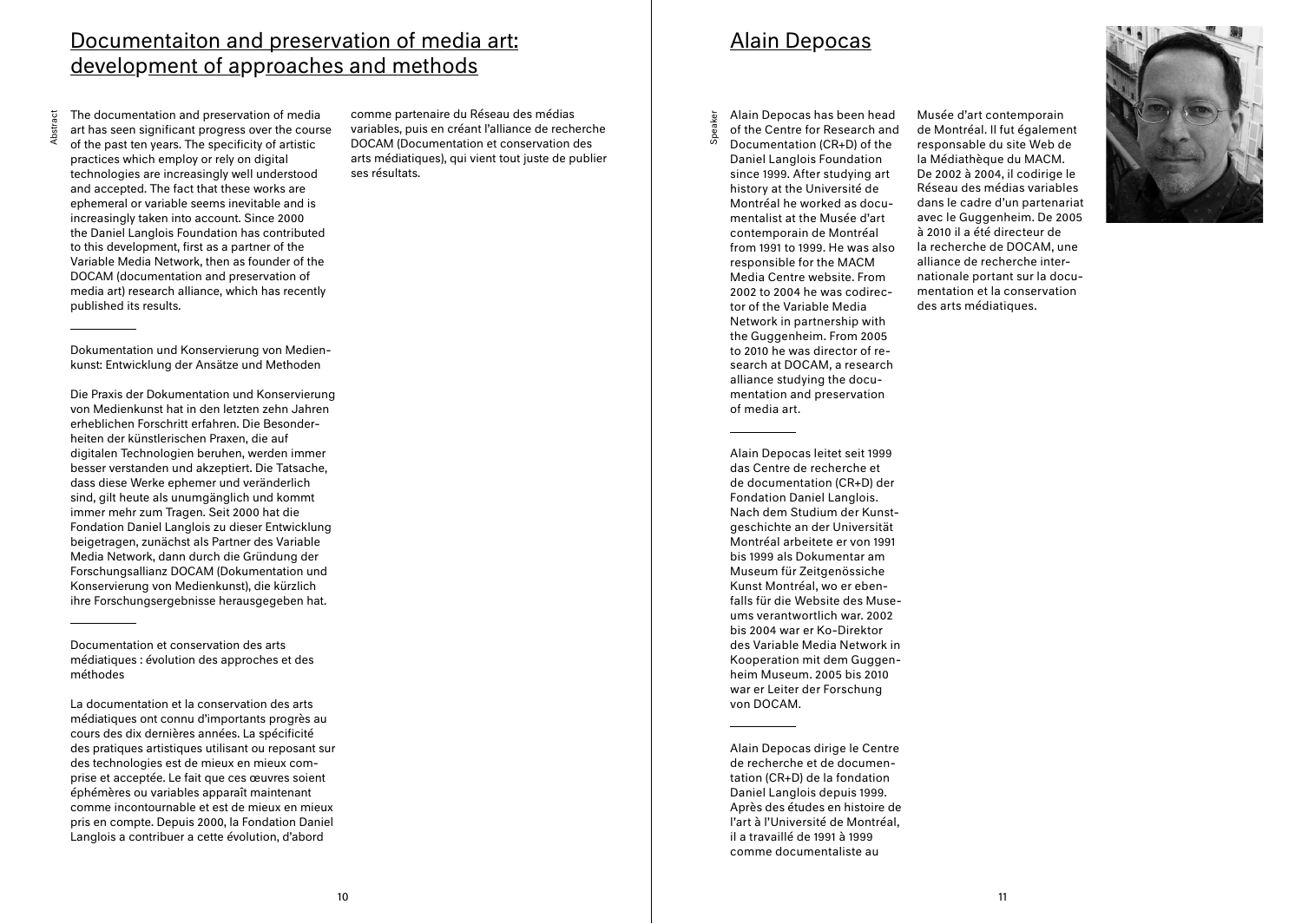# <u>The legacy of Indiana Jones</u>

"... Upon recognising Alissa's look of surprise and incomprehension, he fumbled in his desk's drawer and then pressed the copy of a text into her hands. "It's obvious you're not a historian. It's not just about collecting and storing data, much more importantly it's about handling it creatively. Only then does the historian's pro fession become socially relevant!..." *Herbert W. Franke will read out a short-story which he has written especially for this conference.*

## Das Vermächtnis des Indiana Jones

Abstract

" ... Als er in Alissas Gesicht Erstaunen und Unverständnis erkannte, begann er in der Schreibtischlade zu kramen, und dann drückte er ihr die Kopie eines Textes in die Hand. "Man merkt. dass Sie keine Historikerin sind. Es geht ja nicht nur um die Sammlung und Aufbewahrung der Daten, sondern vielmehr um eine kreative Bearbeitung . Erst dadurch bekommt der Beruf des Historikers gesellschaftliche Relevanz! ..." *Herbert W. Franke wird eine Kurzgeschichte vorlesen, die er speziell für die Fachkonferenz geschrieben hat.*

## L'héritage spirituel d'Indiana Jones

« ... Voyant l'étonnement et l'incompréhension dans le visage d'Alissa il se mit à fouiller dans le tiroir de son secrétaire et lui tendit la copie d'un texte. "Il est bien évident que vous n'êtes pas historienne. Il ne s'agit pas uniquement de réper torier et de conserver les donnés, mais bien plus d'une transformation créative. Ce n'est que par ce biais que la fonction d'historien acquiert son importance dans la société. » *Herbert W. Franke lira un conte qu'il a écrit spécialement pour ce colloque.* 

# Herbert W. Franke

 $\overleftarrow{\mathbf{e}}$ 

Herbert W. Franke was born in Vienna in 1927 and lives and works near Munich. From 1945 until 1950 he studied Physics, Mathematics, Chemistry and Philosophy in Vienna. He then worked in industry for five years and then as a freelance publicist. Since the mid-1950s he has published articles about experimental photography and electronically generated art. From 1973 until 1998 lectureships for cybernetic aesthetics and compu ter-aided art at the University Munich and from 1984 at the Academy of Fine Arts, Munich. Herbert W. Franke has pub lished more than forty books, several addressing the relationship between art and science. His utopian shortstories and novels have won him critical acclaim. Currently as Senior Fellow at the Zuse-Institut, Berlin he is working on a project "virtual worlds". Parallel to the symposium, the exhibition "Herbert W. Franke. Wanderer zwischen den Welten" is on show at the ZKM I Media Museum – Project Room (16.10.2010–09.01.2011).

Herbert W. Franke, geb. 1927 in Wien, lebt und arbeitet bei München. 1945 bis 1950 Studium der Physik, Mathematik, Chemie und Philosophie an der Universität Wien, anschließend fünf Jahre in der Industrie und danach als freiberuflicher Publizist tätig. Ab Mitte der 1950er Jahre Beiträge zur experimentellen Fotographie und elektro-nisch unterstützten Kunst. 1973 bis 1998 Lehraufträge für kyber netische Ästhetik und

Computerkunst an der Uni versität und ab 1984 auch an der Akademie der Bildenden Künste in München. Von Herbert W. Franke sind mehr als 40 Bücher erschienen, davon mehrere zum Thema der Beziehungen zwischen Kunst und Wissenschaften. Bekannt geworden ist er auch durch seine utopischen Erzählungen und Romane. Derzeit arbeitet er als Senior Fellow des Zuse-Instituts Berlin an einem Projekt über "Virtuelle Welten". Parallel zur Fachkon ferenz läuft im ZKM | Medienmuseum – Projektraum die Ausstellung "Herbert W. Franke. Wanderer zwischen den Welten" (16.10.2010– 09.01.2011).

Herbert W. Franke, né à Vienne en 1927, travaille et vit à Munich. De 1945 à 1950, il étudie la physique, les mathé matiques, la chimie et la philosophie à l'université de Vienne, puis travaille pendant cinq ans dans une entreprise industrielle avant de se lancer dans des activités de journal iste et d'auteur en free-lance. À compter du milieu des années 1950, il écrit sur la photographie expérimentale et sur l'art assisté par électro nique. De 1973 à 1998, il dis pense des cours d'esthétique cybernétique et d'art numérique à l'université ainsi qu'à l'Académie des beaux-arts de Munich à compter de 1984. Herbert W. Franke a publié plus de quarante ouvrages, dont plusieurs sur la question des relations entre art et sciences. Il doit aussi sa célébrité à ses nouvelles et



romans utopiques. Il travaille actuellement en tant que Senior Fellow de l'Institut Zuse de Berlin à un projet sur les « mondes virtuels ». En parallèle de la conférence d'experts, le ZKM | Musée des Médias – Salle des Projets organise une exposition intitulée « Herbert W. Franke. Wanderer zwischen den Welten »(16.10.2010–09.01.2011).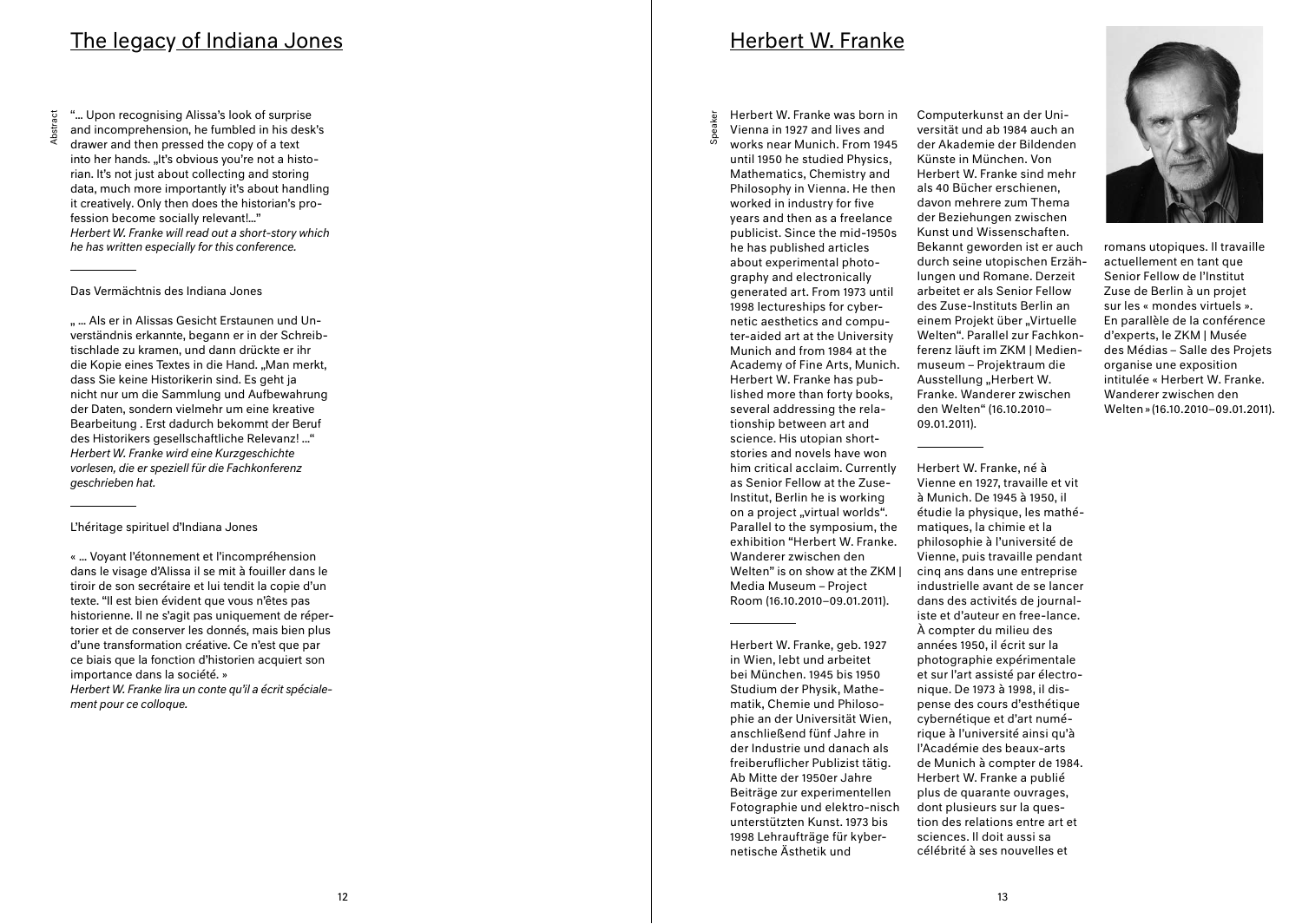# Conserving and archiving media art

Abstra

In May 2010, LABoral Centro de Arte y Creación Industrial held the 1st International Symposium on Media libraries and Archives for the 21st Cen-

tury. This paper will discuss some of the conclusions of the symposium. The purpose of a digital art archive is to preserve artistic digital culture and facilitate public access to it. Surrounded by a constellation of data, the challenge for institutions is to introduce order and explain context. Therefore, protocols and ethical codes must be set out that define what will be archived, keeping in mind that "every decision in the archiving process involves taking a position, which is often a reflection of the principles of the institution." This involves a "conscious historicisation" of archived content. This not only safeguards digital art for future generations but helps establish and disseminate digital art practices in the present. This goal can be achieved through a combination of conservation and documentation strategies. An archive needs a "correct balance between bricks and electrons." A digital archive provides universal access, but a physical archive allows one to see works in their original state and provides a place to meet face to face. The problem facing digital art archives is the "global obsolescence" of media.

Medienkunst konservieren und archivieren

Im Mai 2010 organisierte das LABoral Centro der Arte y Creación Industrial das 1. Internationale Symposium zum Thema Mediatheken und Archive für das 21. Jahrhundert. Dieser Vortrag wird einige der Schlüsse dieses Symposiums behandeln. Der Zweck eines Archivs digitaler Kunst ist einerseits der Erhalt der künstlerischen digitalen Kultur, andererseits die Förderung des öffentlichen Zugangs zu dieser. Die Herausforderung für Institutionen, die sich dieser Aufgabe stellen, liegt darin, aus einer Fülle an Daten Ordnung zu schaffen und Zusammenhänge zu erläutern. Deshalb bedarf es der Ausarbeitung von Vorgaben und ethischen Kodizes für die Definition dessen, was archiviert werden soll. Dabei soll berücksichtigt werden, dass "jegliche Entscheidung innerhalb eines Archivierungsprozesses eine Stellungnahme impliziert, die oft die Richtlinien der Institution wiedergibt". Dies impliziert wiederum eine "bewusste Historisierung" der Archivalien.

Es geht nicht nur der Erhalt von digitaler Kunst für zukünftige Generationen, sondern auch die Etablierung und Verbreitung digitaler Kunstpraxen in der Gegenwart daraus hervor. Dieses Ziel kann durch eine Kombination von Konservierungs- und Dokumentationsstrategien erreicht werden. Ein Archiv bedarf einer "richtigen Balance zwischen Bausteinen und Elektronen". Ein digitales Archiv bietet universalen Zugriff, doch ein physisches Archiv erlaubt die Erfahrung von Kunstwerken im Originalzustand und den unmittelbaren Kontakt mit Mitmenschen. Das Problem mit dem Archive digitaler Kunst konfrontiert werden, ist die "globale Obsoleszenz" von Medien.

## Conserver et archiver les arts médiatiques

En mai 2010, le LABoral Centro de Arte y Creación Industrial, organisait le 1er Symposium international sur les médiathèques et archives du 21e siècle. Cette présentation reprendra quelques conclusions de ce colloque. Le but d'un fonds d'archives d'art numérique est double : d'une part conserver la culture numérique artistique, de l'autre promouvoir l'accès public à cet art. Pour les institutions qui ont la charge de cette mission, le défi est d'arriver à systématiser une multitude de données et à mettre en lumière des corrélations entre elles. Cela requiert d'élaborer des directives et des codes déontologiques en vue de définir ce qui doit être archivé. Pour ce faire, il convient de ne pas perdre de vue que « toute décision prise au sein d'un processus d'archivage implique une position qui reflète souvent les principes de l'institution ». Cela implique par conséquent de procéder à une « historicisation consciente » des archives. La question n'est pas seulement de conserver l'art numérique pour les générations futures, mais aussi d'établir et de propager des pratiques en matière d'art numérique pour le présent. Les fonds d'archives ont besoin d'un « véritable équilibre entre briques et électrons ». Des archives numériques offrent un accès universel, mais un fond d'archives physique permet de consulter les originaux des œuvres d'art et d'avoir un contact direct avec ses contemporains. Les archives d'art numérique sont confrontées à un problème particulier, à savoir « l'obsolescence globale » de ses médias.

# Rosina Gomez-Baeza Tinturé

Founding Director of LABoral Centro de Arte y Creación

Speaker

Industrial in Gijón, Asturias, Rosina Gómez-Baeza Tinturé was also the Founding Director of Biennial of Art, Architecture and Landscape of the Canary Islands (2006), President of Institute of Contemporary Art (2005-2008) and Director of ARCO between 1986 and 2006. After graduating with a degree in English Literature and Philology from Cambridge University, Gómez-Baeza went on to study Pedagogy in London and History of Art and French Civilisation in Paris. She worked as a teacher and a translator before joining Siasa Congresos as its Programmes Coordinator. She was later appointed Executive Director of Research and Development at Ifema, the Madrid-based exhibition organiser. Throughout her professional career, Gómez-Baeza has promoted various cultural initiatives associated with artistic production and diffusion. Among these are Arco Foundation and Contemporary Art Collection, the Experimental Film Festival of Madrid, and the Madrid Abierto public art programme. She has been responsible for driving research into Spanish artists, and edited an Encyclopaedia of 20th Century Spanish Art, published in 1992

Rosina Gomez-Baeza Tinturé ist Gründungsdirektorin von LABoral Centro de Arte y Creación Industrial in Gijón, Asturien, und war Gründungs-direktorin der Biennale für Kunst, Architektur und Landschaft der Kanarischen Inseln (2006),

by Mondadori.

Präsidentin des Instituts für Zeitgenössiche Kunst, Madrid (2005-2008) und Direktorin von ARCO von 1986 bis 2006. Nach dem Studium der englischen Literatur und Philologie an der Cambridge University studierte Gómez-Baeza Pädagogik und Kunstgeschichte in London und französische Zivilisation in Paris. Sie arbeitete als Lehrerin und Übersetzerin bevor sie Siasa Congresos als Projektkoordinatorin bei-trat. Daraufhin wurde sie geschäftsführende Direktorin von Research and Development am Ifema, einer Agentur für Ausstellungsorganisation in Madrid. Im Laufe ihrer Karriere hat Gómez-Baeza zahlreiche kulturelle Initiativen in Verknüpfung mit Kunstproduktion und Kunstvertrieb vorangetrieben. Dazu zählen die Arco Stiftung und Sammlung zeitgenössicher Kunst, das Festival für Experimentellen Film Madrid und das öffentliche Kunstprogramm Madrid Abierto.

Rosina Gómez-Baeza Tinturé est la première directrice du LABoral Centro de Arte y Creación Industrial à Gijón dans les Asturies, et a été également la première directrice de la biennale d'art, d'architecture et de paysage des Canaries (2006). Elle a présidé l'Institut d'art contemporain de Madrid (2005-2008) et dirigé l'ARCO de 1986 à 2006. Après avoir suivi des études de littérature anglaise et de philologie à l'université de Cambridge, Gómez-Baeza a entamé un cursus de pédagogie et d'histoire de l'art à Londres et de civilisation française à Paris.



Elle a travaillé comme enseignante et traductrice avant de devenir la coordinatrice des projets de la Siasa Congresos. Ensuite, elle a pris la direction du département Research and Development à l'Ifema, une agence madrilène qui organise des expositions. Gómez-Baeza a promu de nombreuses initiatives culturelles en lien avec la production artistique et la vente d'œuvres d'art au cours de sa carrière. Citons notamment la fondation Arco et sa collection d'art contemporain, le festival du film expérimental de Madrid et le festival artistique dans l'espace public Madrid Abierto. Recherche sur les artistes espagnols et la publication d'une encyclopédie sur l'art espagnol au 20e siècle, parue en 1992 aux éditions Mondadori.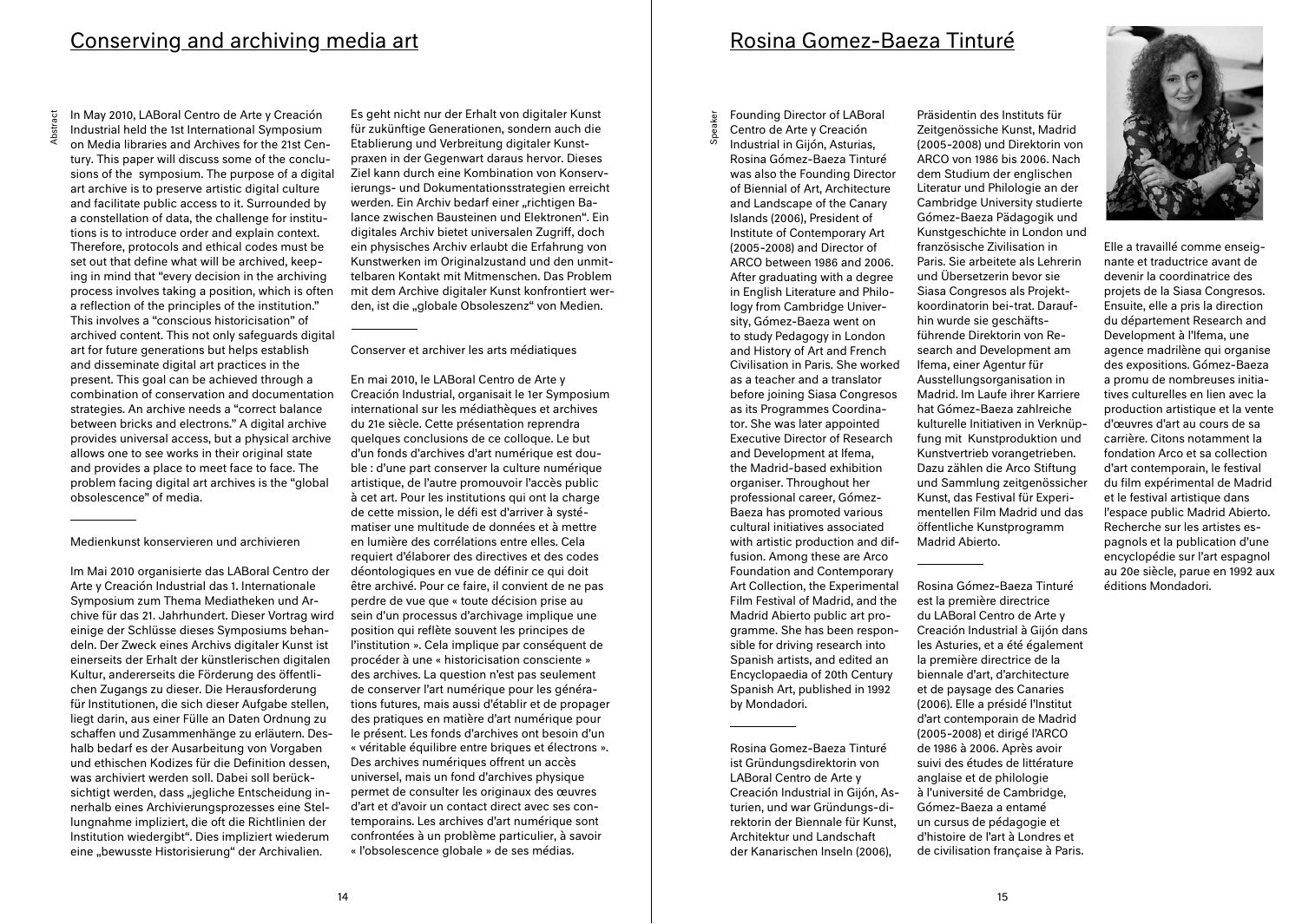# From new media to old media: unclear concepts, complex problems, open questions

This paper will attempt to draw out the field on which the question of the long-term conservation of media art will be tackled in the future. This paper will pose the question of a more appropriate definition and briefly present currently known strategies for long-term conservation. The paper may end with a brief outlook on the important ethical reflections of the future.

Abstract

Von Neuen Medien zu Alten Medien: Unklare Begriffe, komplexe Probleme, offene Fragen

Der Vortrag versucht, das Feld anzudeuten, in dem sich eine künftige Auseinandersetzung mit der Frage der Langzeiterhaltung digitaler Medienkunst bewegen müsste. Dabei wird die Frage nach einer angemesseneren Begrifflichkeit thematisiert, sowie die derzeit bekannten Strategien zur Langzeiterhaltung kurz vorgestellt. Der Vortrag könnte mit einem kleinen Ausblick auf künftig zu führende, ethische Überlegungen schließen.

Des nouveaux médias aux anciens : concepts flous, problèmes complexes et questions en suspens

La communication tente d'esquisser le champ dans lequel il faudrait à l'avenir examiner la question de la conservation à long terme des arts médiatiques. Elle s'intéresse ce faisant à la question du choix des concepts pertinents et présentera les stratégies actuelles en matière de conservation de longue durée. L'exposé pourrait s'achever par quelques perspectives sur les réflexions éthiques futures qu'il faudrait mener.

Hans Dieter Huber (1953) lives in Stuttgart. Studies in painting

 $\overline{a}$ 

and graphics at the Academy of Fine Arts in Munich and art history, philosophy and psychology in Heidelberg. In 1986 PhD in art history. In 1994 state doctorate. 1997–1999 professor for history of art at the Hochschule für Grafik und Buchkunst, Leipzig; since October 1999 professor for contemporary art history, aesthetics and art theory at the State Academy of Fine Arts Stuttgart. Since 2006 Head of the Study Program "Conservation of New Media and Digital Information" at the State Academy of Fine Arts Stuttgart. In 2007 he was a Senior Fellow at the International Cultural Research Center in Vienna. From 2006 to 2009 he was an associated professor at the graduate school "image, body, medium" at the Hochschule für Gestaltung Karlsruhe. Since 2009 member of the enlarged board of the Society for Interdisciplinary Image Sciences. Amongst his most important publications are: *System und Wirkung. Interpretation und Bedeutung zeitgenoessischer Kunst*, 1989; *Dan Graham. Interviews.* 1997; *Kunst des Ausstellens*, 2002; *Bild Medien Wissen*, 2002; Bild, *Beobachter, Milieu. Entwurf einer allgemeinen Bildwissenschaft*, 2004; *Paolo Veronese. Kunst als soziales System*, 2005; *Kunst als soziale Konstruktion*, 2007, *Der Zugang zum Schönen. Bilder in der Erlebnisgesellschaft*, 2010 (in preparation).

Hans Dieter Huber, geb. 1953, lebt in Stuttgart. 1973–77 Stu dium der Malerei und Graphik an der Akademie der Bildenden

# Hans-Dieter Huber

Künste in München, 1977–1986 Studium der Kunstgeschichte. Philosophie und Psychologie in Heidelberg. Oktober 1997 bis September 1999 Professor für Kunstgeschichte an der Hochschule für Grafik und Buchkunst, Leipzig; seit Oktober 1999 Professor für Kunstgeschichte der Gegenwart, Ästhetik und Kunsttheorie an der Akademie der Bildenden Künste Stuttgart. Seit Mai 2006 Leiter des Internationalen Master-Studiengangs "Konservierung Neuer Medien und digitaler Information" an der Staatlichen Akademie der Bildenden Künste Stuttgart. Von März bis Juni 2007 war er Senior Fellow am Internationalen Forschungszentrum Kulturwissenschaften in Wien. Von Dezember 2006 bis November 2009 war er als Professor am Graduiertenkolleg Bild, Körper, Medium an der HfG Karlsruhe assoziiert. Seit März 2009 Mitglied des erweiterten Vorstands der Gesellschaft für interdisziplinäre Bildwissenschaft e.V. Zu seinen wichtigsten Publikationen zählen *System und Wirkung. Interpretation und Bedeutung zeitgenössischer Kunst*, 1989; *Dan Graham. Interviews.* Ostfildern 1997; *Kunst des Ausstellens*, 2002; *Bild Medien Wissen,* 2002; *Bild, Beobachter, Milieu. Entwurf einer allgemeinen Bildwissenschaft*, 2004; *Paolo Veronese. Kunst als soziales System*, 2005; *Kunst als soziale Konstruktion*, 2007; *Der Zugang zum Schönen. Bilder in der Erlebnisgesellschaft*, 2010 (in Planung).

Hans Dieter Huber est né 1953 et vit à Stuttgart. De 1973 à 1977 il suit des études de peinture et d'art graphique à l'Académie des beaux-arts de Munich, de 1977 à 1986, il étudie l'histoire de l'art, la philosophie et la psychologie à Heidelberg. D'octobre 1997 à septembre 1999, il est professeur d'histoire de l'art à l'École supérieure des arts graphiques et du livre de Leipzig, en octobre 1999, il est nommé professeur d'histoire de l'art contemporain, d'esthétique et de théorie artistique à l'Académie des beaux-arts de Stuttgart. Depuis mai 2006, il dirige le cursus de master international « Conservation des nouveaux médias et information numérique » à l'Académie nationale des beaux-arts de Stuttgart. De mars à juin 2007, il est Senior Fellow du Centre de recherche international de sciences culturelles de Vienne. De décembre 2006 à novembre 2009, il est professeur associé de l'école doctorale Image, corps, média, à la HfG (École supérieure du design) de Karlsruhe. Il est membre depuis 2009 du directoire élargi de la Gesellschaft für interdisziplinäre Bildwissenschaft e.V. (Société interdisciplinaire de sciences iconographiques). Parmi ses publications les plus importantes, citons *System und Wirkung. Interpretation und Bedeutung zeitgenössischer Kunst*, 1989 ; *Dan Graham. Interviews.* Ostfildern 1997 ; *Kunst des Ausstellens*, 2002 ; *Bild Medien Wissen*, 2002 ; *Bild, Beobachter, Milieu. Entwurf einer allgemeinen Bildwissenschaft*, 2004 ; *Paolo Veronese. Kunst als soziales System*, 2005 ; *Kunst als soziale Konstruktion*, 2007 ; *Der Zugang zum Schönen. Bilder in der Erleb-*



*nisgesellschaft*, 2010 (à paraître).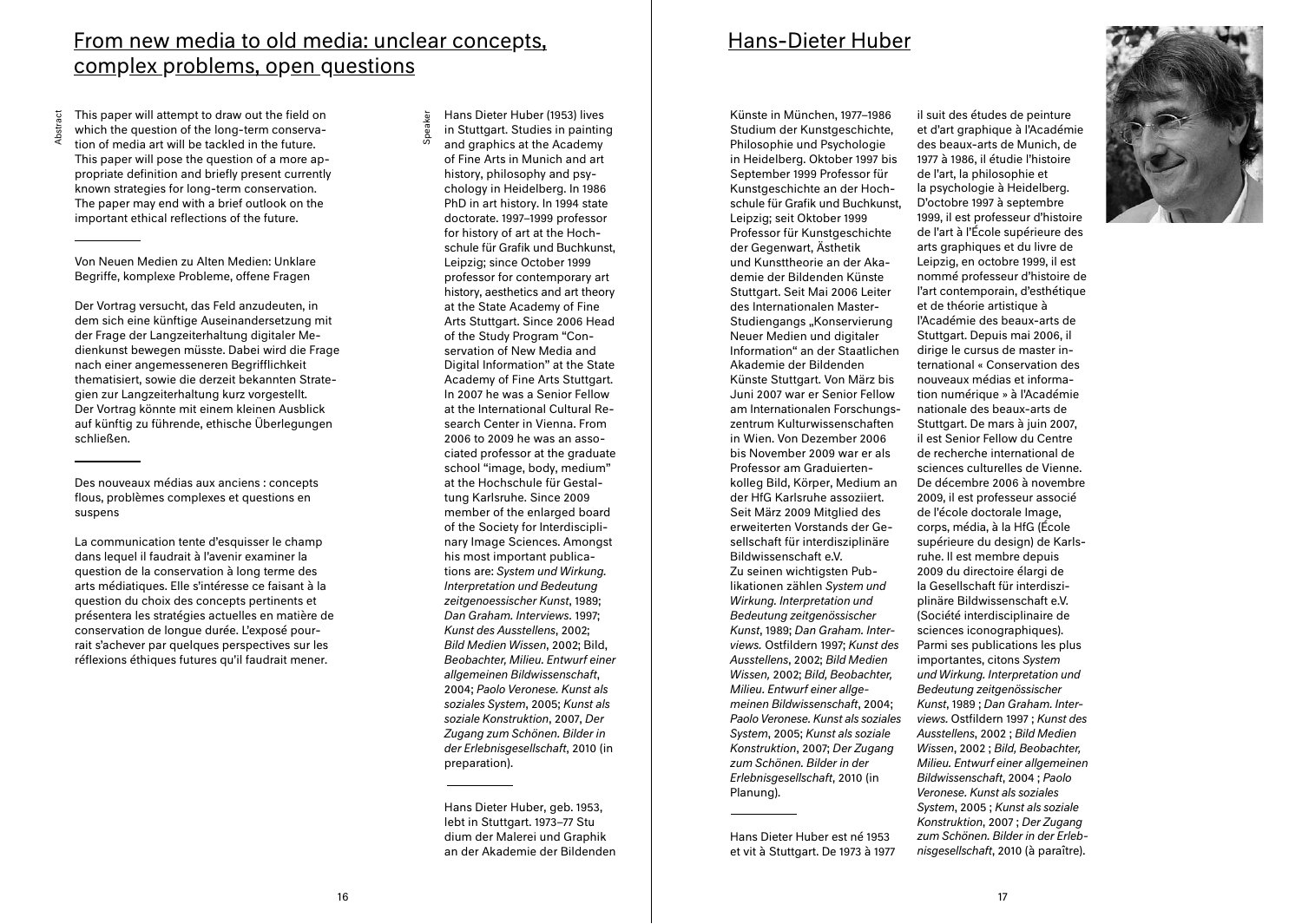# Formats, strategies, interpretations and translations

Formate, Strategien, Interpretationen und Übersetzungen

Abstract

Formats, stratégies, interprétations et traductions

# Antoni Muntadas

Antoni Muntadas was born in Barcelona in 1942 and has

 $\overleftarrow{\mathbf{e}}$ 

lived in New York since 1971. His work addresses social, political and communications issues, the relationship between public and private space within social frameworks, as well as channels of information and the ways they may be used to censor central information or promulgate ideas. He works on projects in different media such as photography, video, publications, Internet and multi-media installations. Since 1995, Muntadas has grouped together a set of works and projects titled *On Translation*. Their content, dimensions and materials are highly diverse, and they all focus on the author's personal experience and artistic activity in numerous countries over a period of thirty years. By grouping such works together under this epigraph, Muntadas places them within a body of experience and concrete concerns regarding communication, the culture of our times and the role of the artist and art in contemporary society.

Antoni Muntadas wurde 1942 in Barcelona geboren und lebt seit 1971 in New York. Seine Arbeit behandelt soziale und politische Themen, die Beziehung zwischen privatem und öffentlichem Raum innerhalb gesellschaftlicher Systeme, sowie Informationskanäle und ihre Nutzung für die Zensur von Information und die Verbreitung von Ideen. Er hat Projekte in verschiedenen Medien durchgeführt, in Fotografie, Video, Publikationen, im Internet und in multimedialen Installationen. Seit 1995 assembliert Muntadas Werke und Projekte unter dem Titel *On Translation*. Diese sind im Inhalt, physischen Umfang und Material sehr unterschiedlich, sie alle fokussieren auf die persönlichen Erfahrungen und künstlerischen Tätigkeiten des Künstlers in verschiedenen Ländern über einem Zeitraum von 30 Jahren. Indem Muntadas diese Werke unter diesem Epigraph gruppiert, ordnet er sie konkreten Kategorien wie Kommunikation, der Kultur unserer Zeit, der Rolle des Künstlers in der heutigen Gesellschaft, zu.

Antoni Muntadas est né à Barcelone en 1942 et vit depuis 1971 à New York. Son travail aborde des thèmes sociaux et politiques, les liens entre espaces public et privé au sein de systèmes sociaux, ainsi que les canaux d'information et leur utilisation pour censurer l'information ou pour diffuser des idées. Il a réalisé des projets avec différents médias – photographie, vidéo, publications, Internet et avec des installations multimédias. Depuis 1995, Muntadas rassemble des œuvres et des projets sous le titre *On Translation*. Ces travaux se distinguent fortement du point de vue du contenu, de leur taille et du matériel mais se concentrent tous sur les expériences personnelles et les activités artistiques de l'artiste dans divers pays sur plus de trois décennies. En regroupant ces œuvres sous cette épigraphe, Muntadas les corrèlent à des



fonctions concrètes, comme la communication, à la culture de notre époque et au rôle de l'artiste dans la société contemporaine.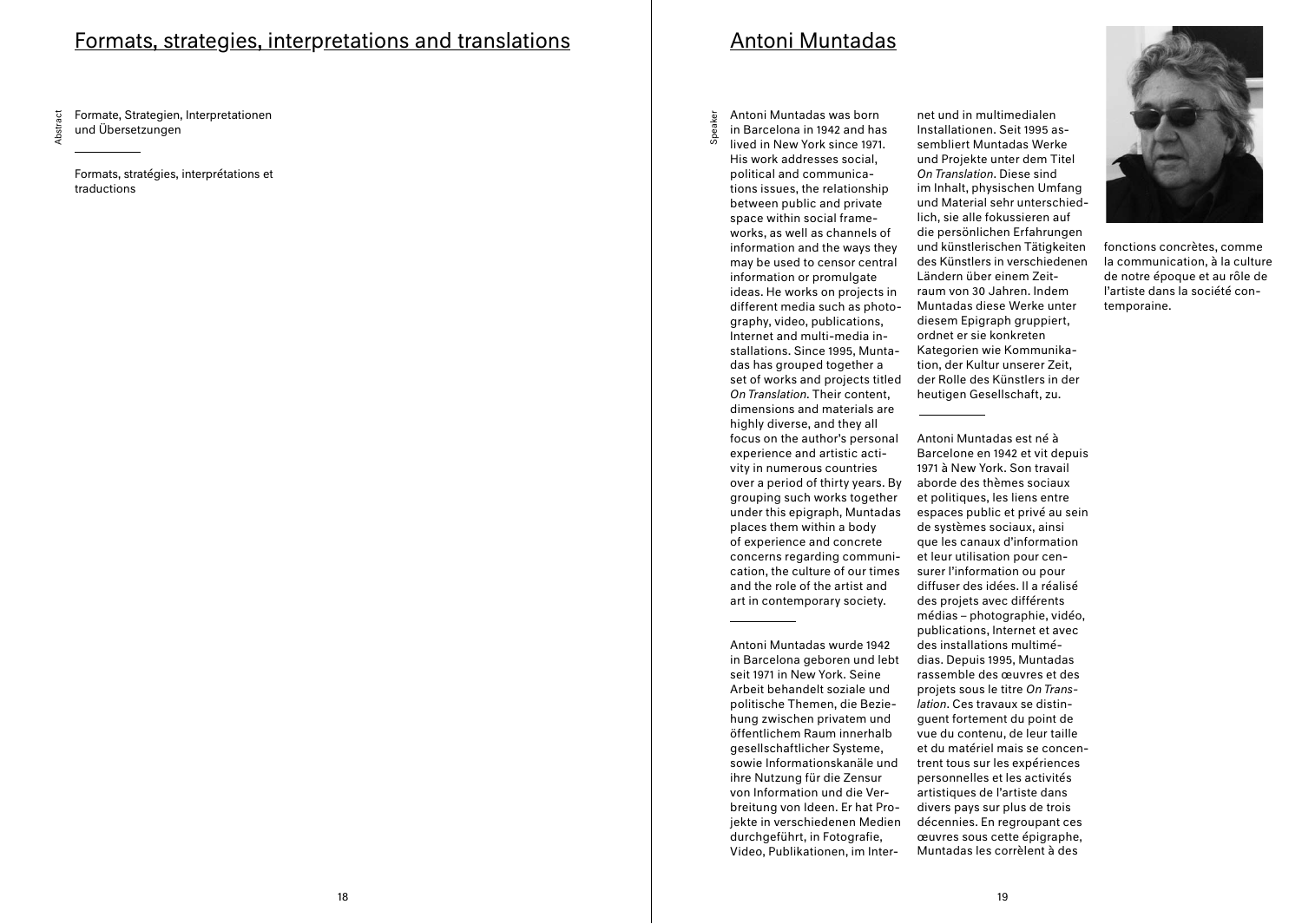Abstra

This paper will address the development in media art in Russia from the early 1990s until today and present the activities of Laboratoria Art&Science Space, Moscow. While in the 1990s works by the likes of Sergei Shutov and Alexei Shulgin existed outside the realms of the art market, with the further development of the art market by the early 2000s multimedia art in Russia had turned into a global communicator – representing Russian art in the West and bringing Western art to Russia. However, several institutions working with multimedia emerged, but still there are no contacts between them and no ground for expertise, only some individual energy and initiative. One of healthier zones for art now is transdisplinary territory on the borders of art and something second. Laboratoria Art&Science Space was founded in 2008 on the basis of a scientific-research institute to become an environment for the development of the new type of relations between art, science and society, as well as for channeling various forms and kinds of creative energy. Laboratoria's multimedia is an environment where mediaartists and media-scientists can meet, where artwork and scientific discovery are equal, where rational and irrational blend.

Multimedia in Russland: vom Umbau zum Neustart

Dieser Vortrag wird die Entwicklung der Medienkunst in Russland von den frühen 1990er Jahren bis heute behandeln und die Tätigkeiten des Laboratoria Art&Science Space in Moskau vorstellen. Während in der 1990er Jahren Werke von Künstlern wie Sergei Shutov und Alexei Shulgin außerhalb der Sphäre des Kunstmarkts existierten, ist Medienkunst in Russland nach 2000 zum "globalen Kommunikator" geworden. Medien-kunst hat russische Kunst in den Westen sowie westliche Kunst nach Russland gebracht. Inzwischen beschäftigen sich in Russland mehrere Institutionen mit Medienkunst, jedoch mangelt es an Kontakt zwischen ihnen und es fehlt ein gemeinsamer Boden für Expertise. Ein positives Gebiet für die Kunst stellt die transdisziplinäre Grenze zwischen Kunst, Wissenschaft und Gesellschaft dar. Laboratoria bietet einen Raum, in dem Medienkünstler und

Medienwissenschaftler sich begegnen können, wo künstlerische Produktionen und wissenschaftliche Erkenntnisse als ebenbürtig betrachtet werden, wo das Rationale und das Irrationale sich vermischen.

## Multimédias en Russie : de la transformation au nouveau départ

Cette communication esquissera l'évolution des arts médiatiques en Russie du début des années 1990 à aujourd'hui et présentera les activités du Laboratoria Art&Science Space de Moscou. Alors que dans les années 1990 les œuvres d'artistes comme Sergei Shutov et Alexei Shulgin pouvaient exister hors de la sphère du marché de l'art, l'art médiatique est depuis l'an 2000 devenu un « communicateur global » en Russie et l'art de ce pays a pénétré en Occident, tout comme l'art occidental en Russie.Depuis, plusieurs institutions qui s'investissent dans le secteur des arts médiatiques ont vu le jour. On note toutefois une carence de contacts entre elles et une absence de socle commun d'expertise. La frontière transdisciplinaire entre art, science et société constitue un domaine plus sain pour l'art. Laboratoria offre un espace dans lequel artistes médiatiques et chercheurs en médias peuvent se retrouver, où il est possible d'évaluer sur une même base les productions artistiques et les savoirs scientifiques, où se mêle rationnel et irrationnel.

Daria Parkhomenko is director of LABORATORIA Art&Science

 $\overleftarrow{\mathbf{e}}$ 

Space, Moscow, Russia. She

is a curator specialized in art and science interactions. In 2008 she founded an independent non-profit centre LABORATORIA Art&Science Space focused on establishing a new type of relationship between art, science and society. Daria Parkhomenko created the model of interdisciplinary platforms practices uniting exhibition, discussion and education projects. Daria Parkhomenko studied sociology, history of art, cultural management at Moscow Lomonosov State University and Moscow School of Social and Economic Sciences. Parkhomenko participated in various seminars and discussions among them "Syncretic Transcodings 2010", CIAM, Montreal, Canada, "Art and Technological Sublime", Centre of Contemporary Culture "Garage", Moscow, Russia, "Robot Autonomy?", LABO-RATORIA, Moscow, Russia and others. She took part in Art&Science Arctic expedition 2010, Cape Farewell project, London, Great Britain.

Daria Parkhomenko ist Direktorin von LABORATORIA Art&Science Space, Moskau, Russland. Als Kuratorin ist sie in der Interaktion zwischen Kunst und Wissenschaft spezialisiert. 2008 begründete sie den unabhängigen, gemeinnützigen LABORATORIA Art&Science Space – eine Institution, die sich auf die Bildung einer neuen Beziehung zwischen Kunst, Wissenschaft und Gesellschaft konzentriert.

Daria Parkhomenko hat hierfür das Modell einer interdisziplinären Plattform entwickelt, in der Ausstellungen, Diskussion und pädagogische Projekte vereint sind. Parkhomenko studierte Soziologie, Kunstgeschichte und kulturelles Management an der Staatlichen Lomonossov Universität Moskau und an der Moskauer Hochschule für Sozial- und Wirtschafswissenschaften. Parkhomenko hat an zahlreichen Seminaren und Diskussionen teilgenommen wie "Syncretic Transcodings 2010", CIAM, Montréal, "Art and Technological Sublime", Garage Centre for Contemporary Culture, Moskau, "Robot Autonomy?", LABORATORIA, Moskau, u.a. Sie nahm an der Art&Science Arctic Expedition 2010 des Cape Farewell Projekts, London, teil.

Daria Parkhomenko est la directrice de LABORATORIA Art&Science Space, à Moscou en Russie. En tant que conservatrice, elle s'est spécialisée sur l'interaction de l'art et de la science. En 2008, elle a fondé le LABORATORIA Art&Science space, espace indépendant et d'utilité publique – une institution qui s'est vouée à la constitution d'un nouveau rapport entre art, science et société. Daria Parkhomenko a élaboré pour ce faire le modèle d'une plateforme interdisciplinaire, qui réunit en son sein des expositions, des débats et des projets pédagogiques. Daria Parkhomenko a étudié la sociologie, le management culturel et l'histoire de l'art à l'université d'État de Moscou-Lomonossov



et à l'École supérieure des sciences économiques et sociales de Moscou. Daria Parkhomenko a participé à de nombreux séminaires et débats, comme « Syncretic Transcodings 2010 », CIAM, Montréal, « Art and Technological Sublime », Garage Centre for Contemporary Culture, Moscou, « Robot Autonomy? », LABORATORIA, Moscou, etc. Elle a également pris part à l'Art&Science Arctic Expedition 2010 du projet londonien Cape Farewell.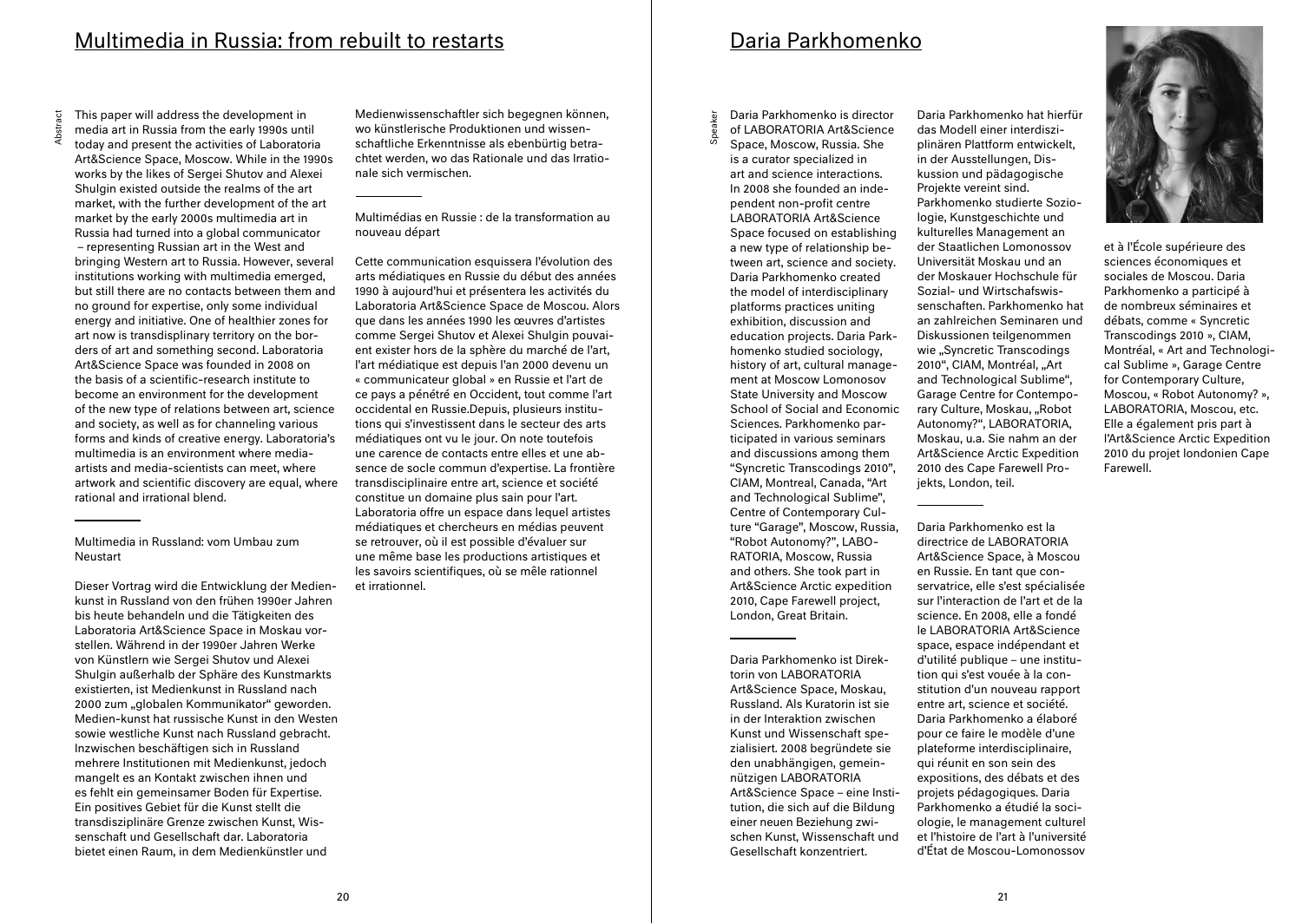# Thursday 4 November 2010

Programme

Programme

| Opening                                                                                                   | 10.00 | Opening words - Peter Weibel (DE)                                                                                                 |
|-----------------------------------------------------------------------------------------------------------|-------|-----------------------------------------------------------------------------------------------------------------------------------|
|                                                                                                           | 10.30 | Introduction - Bernhard Serexhe<br>(also for press) (DE)                                                                          |
|                                                                                                           | 11.00 | <b>Coffee Break</b>                                                                                                               |
| Session I<br><b>CULTURAL</b><br><b>MEMORY</b><br>IN THE<br><b>DIGITAL AGE</b>                             | 11.15 | <b>Edmond Couchot: Historical time and</b><br>uchronic time (FR)                                                                  |
|                                                                                                           | 11.45 | Siegfried Zielinski: An-Archives,<br>Genealogies, Variantologies (DE)                                                             |
|                                                                                                           | 12.15 | Hans Belting: Butterfly nets (DE)                                                                                                 |
|                                                                                                           | 12.45 | Q&A. Moderator: Bernhard Serexhe                                                                                                  |
|                                                                                                           | 13.00 | Lunch break                                                                                                                       |
|                                                                                                           |       |                                                                                                                                   |
| Session II<br><b>PARADIGM</b><br><b>SHIFT IN</b><br><b>CULTURAL</b><br><b>HERITAGE</b><br><b>TRANSFER</b> | 14.00 | Ingrid Scheurmann: Heritage value<br>discourses. Current theoretical discussions<br>on the preservation of cultural heritage (DE) |
|                                                                                                           | 14.30 | Klaus Weschenfelder: Museum and<br>Amnesia. An attempt at an appraisal (DE)                                                       |
|                                                                                                           | 15.00 | Hans-Dieter Huber: From new media<br>to old media: unclear concepts, complex<br>problems, open questions (DE)                     |
|                                                                                                           | 15.30 | Alain Depocas: Documentation and<br>preservation of media art: evolution<br>of approaches and methods (FR)                        |
|                                                                                                           | 16.00 | Q&A. Moderator: Bernhard Serexhe                                                                                                  |
|                                                                                                           | 16.30 | Coffee Break                                                                                                                      |
| <b>Session III</b>                                                                                        | 16.45 | Antoni Muntadas: Formats, strategies,                                                                                             |
| <b>ARTIST</b>                                                                                             |       | interpretations and translations (EN)                                                                                             |
| <b>STATEMENTS</b>                                                                                         | 17.15 | Herbert W. Franke: The legacy<br>of Indiana Jones (DE)                                                                            |
|                                                                                                           | 17.45 | Q&A, Moderator: Bernhard Serexhe                                                                                                  |
|                                                                                                           | 18.00 | End                                                                                                                               |

# Friday 5 November 2010

| Programme             | Session IV<br><b>PRODUCING</b>                                                     | 10.00 | Rosina Gomez-Baeza Tinturé: Conserving<br>and archiving media art (EN)                                                                                                    |  |
|-----------------------|------------------------------------------------------------------------------------|-------|---------------------------------------------------------------------------------------------------------------------------------------------------------------------------|--|
|                       | AND<br><b>PRESERVING</b>                                                           | 10.30 | Peter Weibel: Towards a material history<br>of media (DE)                                                                                                                 |  |
|                       | <b>IN EVERYDAY</b><br><b>EXHIBITION-</b><br><b>MAKING</b>                          | 11.00 | Daria Parkhomenko: Multimedia in Russia:<br>from rebuilt to restarts (EN)                                                                                                 |  |
|                       |                                                                                    | 11.30 | Q&A. Moderator: Renate Buschmann                                                                                                                                          |  |
|                       |                                                                                    | 12.15 | Lunch break                                                                                                                                                               |  |
|                       | Session V                                                                          | 13.30 | <b>Guided visits</b>                                                                                                                                                      |  |
|                       | <b>CASE STUDIES</b><br><b>FROM THE ZKM</b><br>COLLECTION -<br><b>GUIDED VISITS</b> | 15.00 | Coffee break                                                                                                                                                              |  |
|                       | <b>Session VI</b><br><b>APPROACHES</b><br><b>FOR THE</b><br><b>FUTURE</b>          | 15.30 | Panel discussion: Hans Belting,<br>Christoph Blase, Renate Buschmann,<br>Alain Depocas, Rosina Gomez-Baeza<br>TInturé, Siegfried Zielinski<br>Moderator: Johannes Gfeller |  |
|                       |                                                                                    | 16.30 | End                                                                                                                                                                       |  |
|                       |                                                                                    |       | Simultaneous interpretation into EN, DE, FR<br>will be provided. The original language of the<br>presentations indicated above.                                           |  |
| The Digital Oblivion. |                                                                                    |       |                                                                                                                                                                           |  |
|                       |                                                                                    |       |                                                                                                                                                                           |  |
|                       | Substance and ethics                                                               |       |                                                                                                                                                                           |  |

in the conservation of<br>computer-based art

4.–5.11.2010 ZKM | Centre for Art

and Media Karlsruhe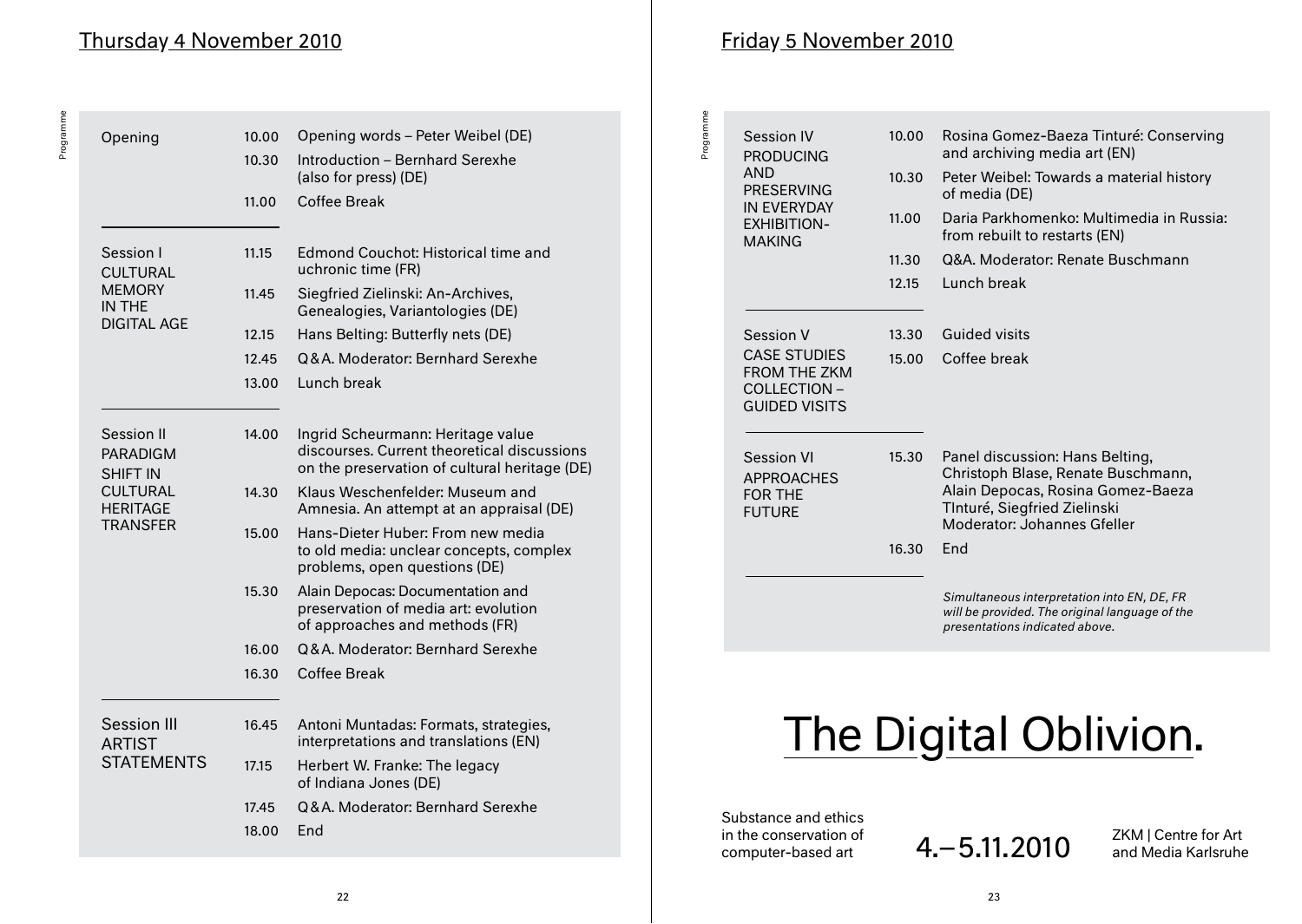# Heritage value discourses. Current theoretical discussions on the preservation of cultural heritage

This paper will summarise the current theoretical discussions in heritage science (image vs. substance, aesthetic value vs. historical value; identity and alterity) and will reflect in particular on the discipline's evaluation (Denkmalbewertung) of immanent conceptions of history. With reference to the discrepancy between an increasingly boundless definition of the historical monument and a practice which focusses on classical monuments the current options for the preservation of immaterial and intellectual heritage will be discussed.

Abstract

Denkmal-Werte-Diskurse. Aktuelle Theoriediskussionen über die Erhaltung des kulturellen Erbes

Der Vortrag resümiert die aktuelle Theoriediskussion in der Denkmalpflege (Bild vs. Substanz; Schauwert vs. historischer Wert; Identität und Alterität) und reflektiert insbesondere die Denkmalbewertungen immanenten Geschichtsbilder. Mit Bezug auf die Diskrepanz zwischen einem tendenziell unbegrenzten Denkmalbegriff und einer auf klassische Monumente fokussierenden Denkmalpflegepraxis werden sodann die gegenwärtigen Optionen einer Bewahrung auch des immateriellen und geistigen Erbes diskutiert.

Discours de valeur du patrimoine. Débats théoriques actuels sur la conservation du patrimoine culturel

La présentation synthétise les débats théoriques actuels sur la protection des monuments historiques (image versus substance ; valeur d'exhibition versus valeur historique ; identité et altérité) et reprécise notamment les évaluations conservatrices immanentes aux images historiques. En rappelant le décalage existant entre un concept de protection du patrimoine tendanciellement illimité et une pratique de conservation qui se focalise sur les monuments classiques, Ingrid Scheurmann discute des alternatives actuelles en matière de conservation du patrimoine immatériel et intellectuel.

# Ingrid Scheurmann

Ingrid Scheurmann has been

Speaker

stand-in professor for Heritage Science and Applied Historical Building research at Dresden University of Technologyand coordinator of the master degree programme Preservation of Historical Monuments and Urban Development, director of Heritage Education at the Deutsche Stiftung Denkmalschutz; 2001–2008 director of the Dehio-Geschäftsstelle at the Deutsche Stiftung Denkmalschutz and curator of the exhibition "ZeitSchichten – Erkennen und Erhalten. Denkmalpflege in Deutschland" in the Residenzschloss Dresden in 2005. She is board member of the Arbeitskreis Theorie und Lehre der Denkmalpflege e.V. and member of ICOMOS and the Dehio-Vereinigung e.V.

Ingrid Scheurmann ist seit 2008 Vertretungsprofessorin für Denkmalkunde und angewandte Bauforschung an der TU Dresden und Koordinatorin des Masterstudiengangs Denkmalpflege und Stadtentwicklung, Leiterin der Denkmalvermittlung bei der Deutschen Stiftung Denkmalschutz; 2001– 2008 Leiterin der Dehio-Geschäftsstelle bei der Deutschen Stiftung Denkmalschutz und der Ausstellung "ZeitSchichten – Erkennen und Erhalten. Denkmalpflege in Deutschland" im Residenzschloss Dresden 2005. Vorstandsmitglied des Arbeitskreises Theorie und Lehre der Denkmalpflege e.V., Mitglied von ICOMOS, Mitglied der Dehio-Vereinigung e.V.

Depuis mars 2008, Ingrid Scheurmann est professeur suppléante de conservation du patrimoine et de recherche urbanistique appliquée à l'université technique de Dresde, dont elle coordonne le master sur la protection des monuments et le développement urbain. Elle dirige le service de coordination des bâtiments de la Deutsche Stiftung Denkmalschutz (Fondation allemande pour la protection du patrimoine) ; entre 2001 et 2008 elle a dirigé la filiale Dehio de la Deutsche Stiftung Denkmalschutz et l'exposition « ZeitSchichten – Erkennen und Erhalten. Denkmalpflege in Deutschland » au château de Dresde en 2005. Membre du directoire du groupe de travail Theorie und Lehre der Denkmalpflege e.V., membre d'ICOMOS, membre de la Dehio-Vereinigung e.V.

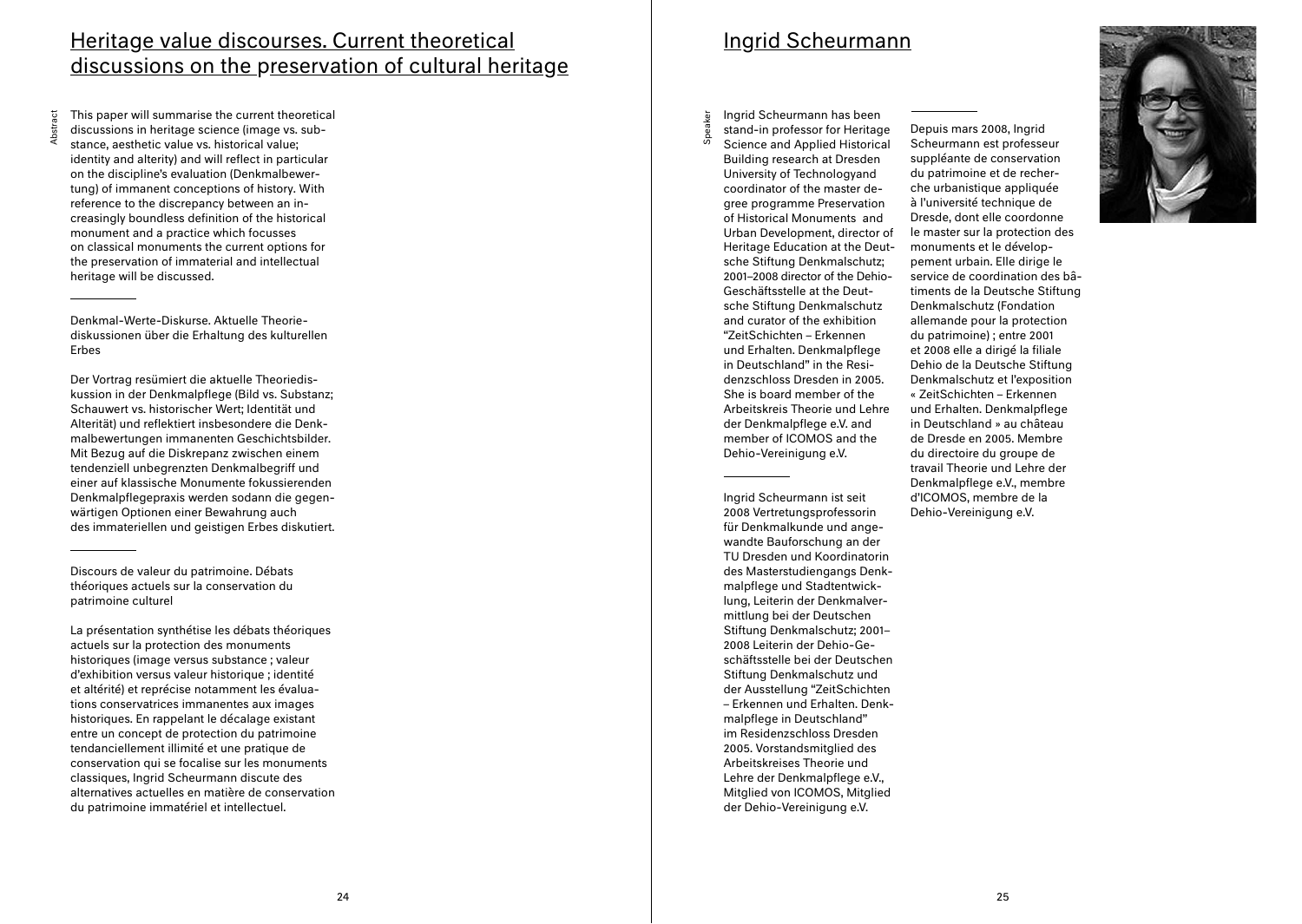# On the systemic change of cultural memory and digital art conservation

Abstra

The digital revolution has called into question the very preservation and survival of cultural memory. However, until now there has been almost no reflection on the far-reaching consequences of this systemic change on cultural memory. But we may ask: what fundamental underlying values can a society have which merely disposes of an event-oriented short-term memory? For digital media art this means that the faster technology develops, the shorter the half-life of the artwork becomes. In dealing with digital artworks today, we have to expect major preservation threats to set in already within ten years of their creation. One approach to this problem of digital preservation is to investigate the relation of the material to the conceptual substance of the work. Here it seems that the desperate pragmatism of repairing and stockpiling of obsolete technologies will quickly run dry. A second approach accepts the transience of the artwork as irrevocable, taking for granted the work's short-term nature as linked to a performative practice understood to be inherent to the *time-based arts.*

Zum Systemwechsel des kulturellen Gedächtnisses und der Konservierung digitaler Medienkunst

Die digitale Revolution hat Bedingungen hervorgebracht, die das Fortbestehen des kulturellen Gedächtnisses zutiefst in Frage stellen. Die tiefgreifenden Konsequenzen dieses Systemwechsels des kulturellen Gedächtnisses sind bisher kaum reflektiert worden. Auf welche Werte aber kann sich eine Gesellschaft stützen, die nur noch über ein eventorientiertes Kurzzeitgedächtnis verfügt? Für die digitale Medienkunst bedeutet dies: Je schneller die technische Entwicklung, um so kürzer die Halbwertzeit der Kunstwerke. Bei digitalen Kunstwerken müssen wir heute von Verfallszeiten von unter zehn Jahren ausgehen. Ein Lösungsansatz für die Erhaltung des digitalen Kulturerbes scheint in der Frage nach der materiellen versus der ideellen Substanz des Kunstwerks zu liegen. Dabei stoßen das verzweifelt pragmatische Reparieren und die begrenzte Vorratshaltung obsolet gewordener technischer Geräte schnell an ihre Grenzen. Ein anderer Ansatz liegt in der Aner-

kennung der unwiderruflichen und kurzfristigen materiellen Vergänglichkeit des Kunstwerks und einer sich daraus ergebenden Aufführungspraxis im Sinne der *time based arts*.

Changement systémique de la mémoire culturelle et de la préservation de l'art numérique.

Aussi la révolution numérique est-elle accompagnée de conditions qui remettent profondément en cause la survie de la mémoire culturelle. Les conséquences de ce changement n'ont guère fait l'objet de réflexions jusqu'ici. Il convient maintenant d'interroger les valeurs sur lesquelles peut et doit s'appuyer une société qui ne dispose que d'une mémoire à court terme, axée sur l'événementiel.Qu'est ce que cela signifie pour l'art numérique ? Plus le développement technique est rapide, plus la durée de vie de l'œuvre est limitée. Ainsi, s'agissant d'œuvres d'art numérique, on mise aujourd'hui sur des durées de conservation de moins de dix ans ! L'une des solutions pour la conservation du patrimoine culturel numérique semble reposer sur l'alternative entre une appréhension plutôt matérielle et une appréhension conceptuelle de l'œuvre. Mais la réparation et le stockage systématique des appareils techniques en voie de disparition atteignent rapidement leurs limites. Une alternative serait d'accepter la fragilité et l'éphémère matériels de l'œuvre, de la présenter en l'état, à l'instar du *time-based art.*

# Bernhard Serexhe

Bernhard Serexhe, born in 1950, studies in sociology, psycho-

Speaker

logy, art history, philosophy, educational science, doctorate in art history on the cathedral of Autun (France), achaeological reseach and restauration studies on romanesque architecture in Burgundy, scientific publications on architecture and heritage history, art and media theory. Since 1995 consultant for the Council of Europe, NGOs and other cultural institutions. 1994–1997 curator of the Media Museum of the ZKM | Centre for Art and Media Karlsruhe, 1998-2005 head of the ZKM | Museum Communication, since 2006 Chief Curator ZKM | Media Museum. Lectureships: 1999 Russian Akademie of Fine Arts St Petersburg, 2000–2001 and 2008 University of Berne, 2001 University of Basel, 2001 University of the Arts Karlsruhe, 2002–2006 lectureship for media art at the University of Karlsruhe. Since 2008 Professor for Aesthetics and Media Theory at the Istanbul BILGI-University. Since 2010 initiator and leader of the EU-funded research project digital art conservation.

Bernhard Serexhe, geboren 1950, Studium Soziologie, Psychologie, Pädagogik, Kunstgeschichte, Promotion inKunstgeschichte über die Kathedrale von Autun (Frankreich), archäologische Forschungen und Restaurierungsstudien zur romanischen Architektur in Burgund, wissenschaftliche Publikationen zu Architekturund Denkmal-Geschichte, Kunst- und Medienwissen-

schaft. Seit 1995 medienpolitischer Berater des Europarats Straßburg, beratende Tätigkeit für internationale Kulturinstitutionen und NGOs. 1994–1997 Kurator des Medienmuseums im ZKM | Zentrum für Kunst und Medientechnologie Karlsruhe, 1998–2005 Leiter ZKM | Museumskommunikation, seit 2006 Hauptkurator ZKM | Medienmuseum. Lehraufträge: 1999 Russische Akademie der Künste Sankt Petersburg, 2000 – 2001 und 2008 Universität Bern, 2001 Universität Basel, 2001 Hochschule für Gestaltung Karlsruhe, 2002–2006 Lehrauftrag für Medienkunst Universität Karlsruhe. Seit 2008 Professor für Kunstwissenschaft und Medientheorie an der Istanbul BILGI-University. Seit 2010 Initiator und Leiter des EU-Forschungsprogramms digital art conservation.

Né en 1950, Bernhard Serexhe suit des études de sociologie , psychologie, pédagogie et histoire de l'art , doctorat en histoire de l'art sur la Cathédrale d'Autun (France), recherches en archéologie et études de restauration sur l'architecture romane en Bourgogne , publications scientifiques sur l'histoire de l'architecture et consdu patrimoine , l'histoire de l'art et les sciences des médias. Depuis 1995 expert consultant du Conseil de l'Europe , ainsi que pour plusieurs institutions culturelles et ONGs. De 1994 à 1997 Conservateur du Musée des Médias du ZKM | Zentrum für Kunst und Medientechnologie Karlsruhe , de 1998 à 2005 Chef du département ZKM | Museum-



skommunikation , depuis 2006 Conservateur en chef du ZKM | Musée des Médias . Cours en charge : 1999 Académie russe des Beaux-Arts, Saint Petersbourg , 2000–2001 et 2008 Université de Berne, 2001 Université de Bâle, 2001 Hochschule für Gestaltung Karlsruhe , 2002–2006 cours en charge en art médiathique à l'université de Karlsruhe. Depuis 2008 professeur en histoire de l'art et sciences des médias à l'Université BILGI d'Istanbul. Depuis 2010 initiateur et coordinateur du projet digital art conservation.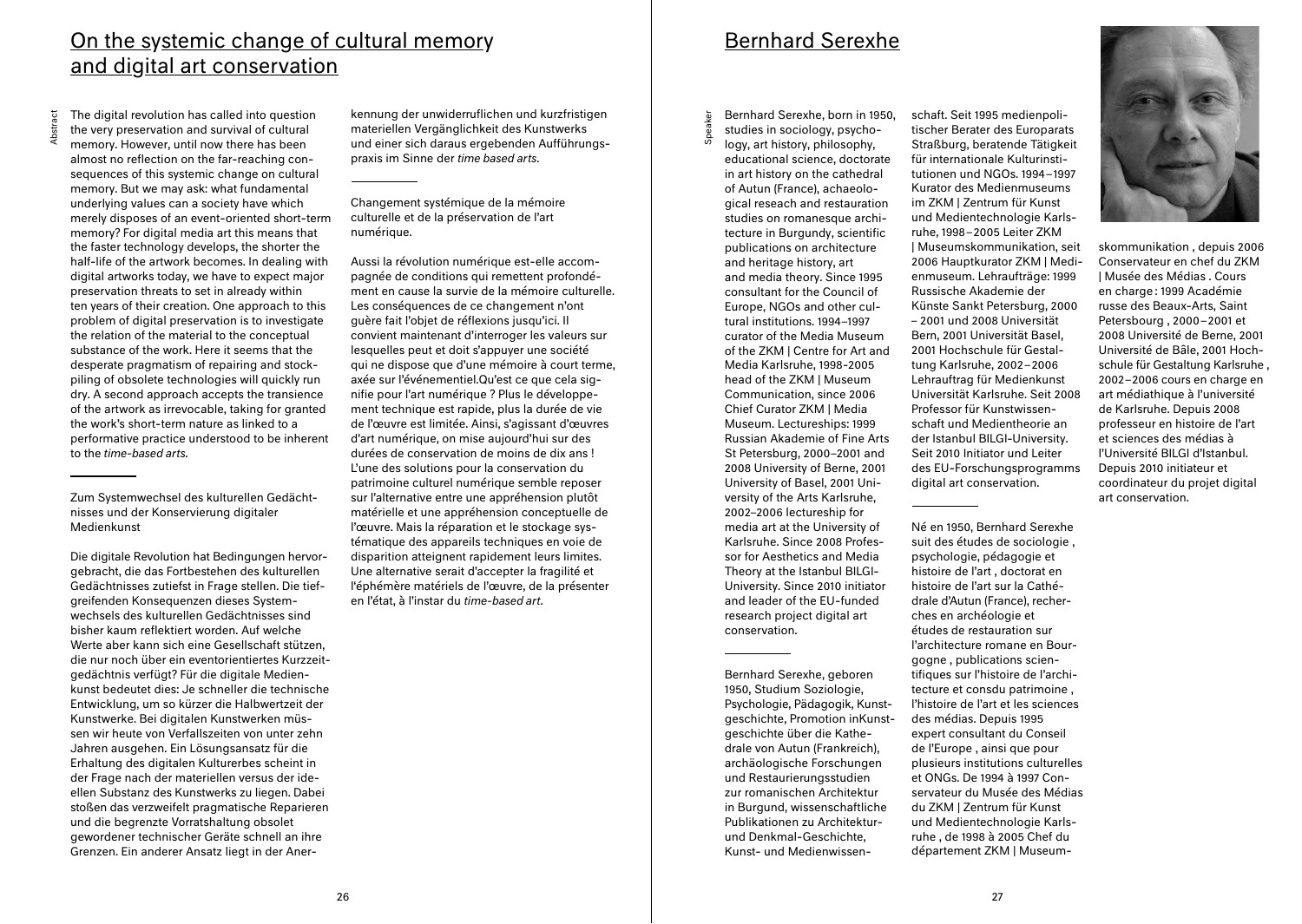# Towards a material history of media

Abstract

The restoration and conservation of paintings and sculptures was never just a question of style and composition, but also a question of materiality. Similarly, the restoration and conservation of media art works is never just a question of concept, but more than ever a question of materiality. What will museums do with art works whose deterioration is foreseeable, be they the chocolate sculptures of Dieter Roth or magnetic tape or data storage. My thesis is: storage space is expanding infinitely, storage time is imploding at ever shorter intervals. The shortage of resources is the fate of the technical storage media and of the technical arts, from neon lamps to television sets.

## Zu einer materiellen Geschichte der Medien

Die Restaurierung und Konservierung von Gemälden und Skulpturen war nie nur eine Frage des Stils und der Komposition, sondern ebenso eine Frage der Materialität. Ebenso ist die Restaurierung und Konservierung von Medienkunstwerken nie nur eine Frage des Konzepts, sondern mehr denn je eine Frage der Materialität. Was werden die Museen machen mit Kunst, deren Verfallszeit eingeplant ist, seien es Schokoladeskulpturen von Dieter Roth, seien es Magnetbänder und digitale Datenspeicher. Meine These ist: Der Speicherraum expandiert unendlich, die Speicherzeit implodiert in immer kürzeren Abständen. Ressourcenknappheit ist das Schicksal der technischen Trägermedien und der technischen Künste (von Neonröhren bis zu alten Fernsehapparaten).

## Une histoire matérielle des médias

La restauration et conservation de peintures et sculptures n'a jamais été seulement une question de style et de composition, mais aussi une question de matérialité. De même, la restauration et conservation des oeuvres d'art médiatique n'est jamais seulement une question de concept, plus que jamais se pose la question de la matérialité de l'oeuvre. Qu'est-ce que les musées doivent-ils faire face aux œuvres d'art dont la déchéance est planifiée, soit les sculptures en chocolat de Dieter Roth, soit des oeuvres sur bande magné-

tique ou sur mémoire de données ? Ma thèse est la suivante: l'espace mémoire s'élargit à l'infini, tandis que le temps de mémoire implose par intervalles de plus en plus courts. La pénurie de ressources est le sort des supports de mémoire ainsi que des arts techniques (des tubes au néon aux vieux téléviseurs).

> Speaker Born in Odessa in 1944, Peter

Weibel studied literature, medicine, logic, philosophy and film in Paris and Vienna. He became a central figure in European media art on account of his various activities as artist, media theorist and curator. Since 1984 he is professor at the University of Applied Arts Vienna, from 1984 to 1989 he was head of the digital arts laboratory at the Media Department of New York University in Buffalo, and in 1989 he founded the Institute of New Media at the Städelschule in Frankfurton-Main, which he directed until 1995. Between 1986 and 1995, he was in charge of the Ars Electronica in Linz, he c ommissioned the Austrian pavilions at the Venice Biennale from 1993 to 1999. From 1993 to 1998 he was chief curator at the Neue Galerie Graz, Austria, and since 1999 he is Chairman and CEO of the ZKM | Center for Art and Media, Karlsruhe. In 2007 he was awarded the Honorary Doctorate by the University of Art and Design Helsinki and in 2008 he was awarded with the French Order "Officier dans l'Ordre des Arts et des Lettres". Also in 2008 he was the Artistic Director of the Biennial of Sevilla (Biacs3). In 2009 he was awarded with the "Friedlieb Ferdinand Runge-Preis für unkonventionelle Kunstvermittlung" of Stiftung

# Peter Weibel

Preußische Seehandlung, with the "Verdienstmedaille des Landes Baden-Wuerttemberg" and the "Europäische Kultur-Projektpreis" of the Europan Foundation for Culture. Also in 2009 he has been appointed as full member of the Bavarian Academy of Fine Arts Munich and from 2009 to 2012 he is Visiting Professor at the University of New South Wales, Sydney, Australia. In 2001 he will be artistic director of The Fourth Moscow Bienniale of Contemporary Art.

1944 in Odessa geboren, studierte Literatur, Medizin, Logik, Philosophie und Film in Paris und Wien. Durch seine vielfältigen Aktivitäten wurde er eine zentrale Figur in der europäischen Medienkunst. Seit 1984 ist er Professor an der Universität für Angewandte Kunst in Wien, von 1984 bis 1989 war er Professor für Video und Digitale Kunst am Center for Media Study an der State University of New York in Buffalo. 1989 gründete er das Institut für Neue Medien an der Städelschule in Frankfurt, das er bis 1995 leitete. Von 1986 bis 1995 war er künstlerischer Leiter der Ars Electronica in Linz und von 1993 bis 1999 Österreichs Kommissär der Biennale von Venedig. Von 1993 bis 1998 Chefkurator der Neuen Galerie in Graz und seit 1999 Vorstand des ZKM | Zentrum für Kunst und Medientechnologie Karlsruhe. 2008 künstlerischer Leiter der Biennale von Sevilla (Biacs3). 2007 wurde ihm die Ehrendoktorwürde der University of Art and Design Helsinki verliehen, 2008 das französische Ehrenzeichen "Officier dans l'Ordre des Arts et des Lettres" und 2009 der "Friedlieb Ferdinand Runge-Preis für unkonventionelle Kunstvermittlung" der Stiftung Preußische Seehandlung, die Verdienstmedaille des Landes Baden-Württemberg und der "Europäische Kultur-Projektpreis" der Europäischen Kulturstiftung. Ebenfalls 2009 wurde Peter Weibel zum ordentlichen Mitglied der Bayerischen Akademie der Schönen Künste München gewählt. Von 2009 bis 2012 ist er Gastprofessor an der University of New South Wales, Sydney, Australien. 2011 wird er Künstlerischer Direktor der 4. Moskau Biennale für zeitgenössische Kunst sein.

Né à Odessa en 1944, Peter Weibel a étudié la littérature, la médecine, la logique, la philosophie et le cinéma à Paris et à Vienne. Ses multiples activités en ont fait une figure centrale des arts médiatiques européens. Nommé professeur à l'université des arts appliqués de Vienne en 1984, il est en outre professeur de vidéo et d'art numérique an Center for Media Study à la State University of New York de Buffalo de 1984 à 1989. Il fonde cette même année l'Institut des nouveaux médias à la Städelschule de Francfort qu'il dirige jusqu'en 1995. De 1986 à 1995, il est directeur artistique de l'Ars Electronica de Linz, et de 1993 à 1999 il assume les fonctions de commissaire autrichien de la Biennale de Venise. Entre 1993 et 1998, il est conservateur en chef de la Neue Galerie de Graz



et depuis 1999 président du ZKM | Centre d'Art et de Technologie des Médias Karlsruhe. Il est directeur artistique de la Biennale de Séville (Biacs3) en 2008, fait docteur honoris causa de l'University of Art and Design d'Helsinki en 2007. L'année suivante la médaille d'officier de l'Ordre des arts et des lettres français lui est décernée et il reçoit l'année suivante le prix Friedlieb Ferdinand Runge de médiation artistique originale de la Fondation Preußische Seehandlung, la médaille du mérite du Land de Bade-Wurtemberg et le « Europäische Kultur-Projektpreis » de l'Europäische Kulturstiftung. En 2009 toujours, Peter Weibel est élu membre ordinaire de l'Académie bavaroise des beaux-arts à Munich. De 2009 à 2012, il est professeur invité à l'University of New South Wales, Sydney, en Australie. En 2011, il sera le directeur artistique de la 4e biennale d'art contemporain de Moscou.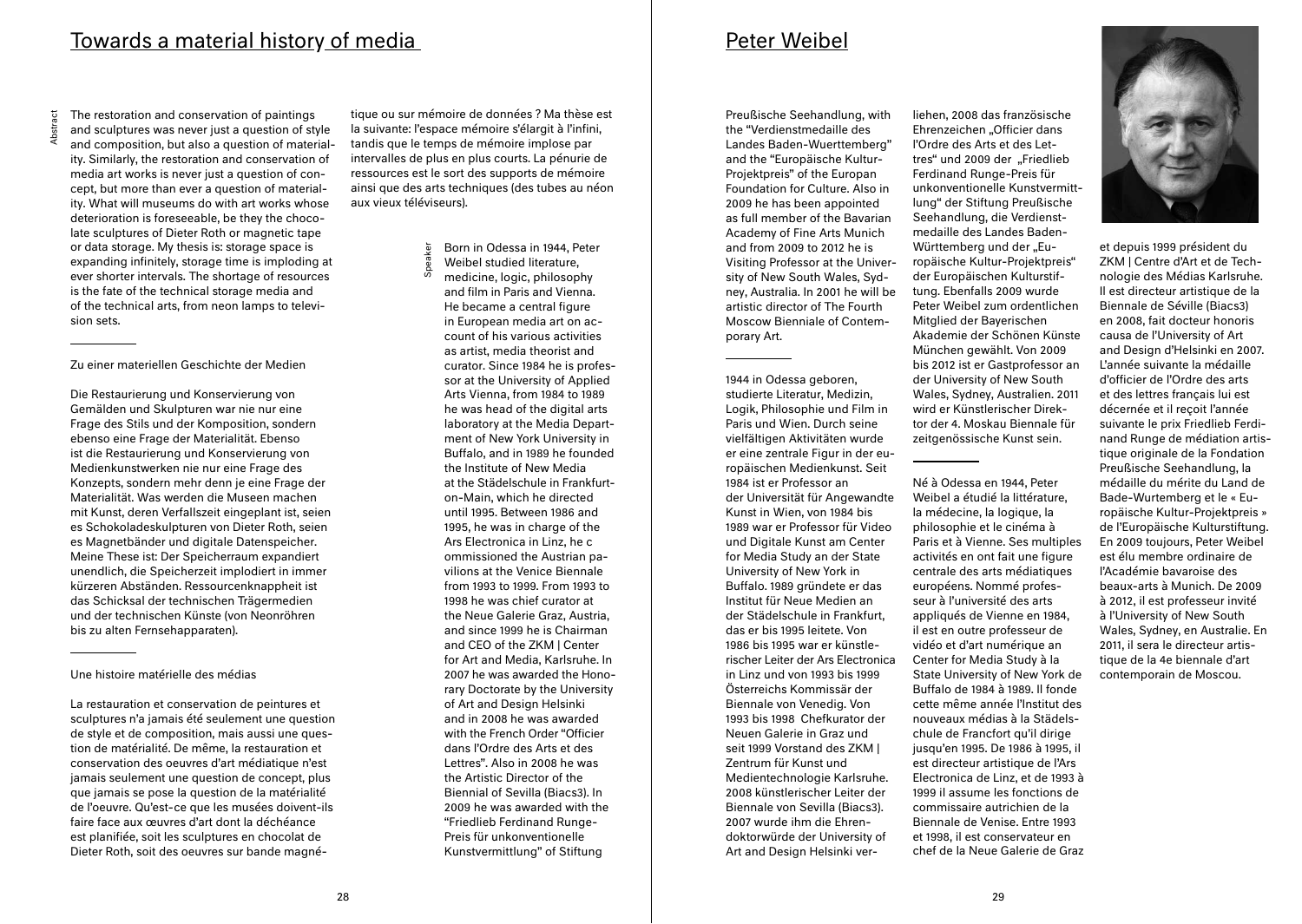Abstra

While archival content is conserved in order

to prove ownership or to document procedures

with binding social consequences, museums follow collection principles that are individual and subject to constant change, as will be illustrated with the help of examples past and present. In the past decades paradigm changes in the fields of archaeology and biology have led to the re-evaluation of excavations and field research. Strategies have been developed for the documentation of contemporary culture on the part of museums. The concept of anticipatory archiving which underlies these strategies is yet to be fully understood. While Dürer postulated a durability of fivehundred years for his paintings, many contemporary artists have little consideration for the permanence of their works and take into account the works' process of disintegration. Divergencies and discrepancies in the contemporary world of objects, whether they belong to art, technology, everyday life or nature, and in the way they are handed down have to be regarded as a basic phenomenon of museum work. In this respect prophylaxes against the "digital oblivion" should be considered as part of an overall concept against cultural amnesia. Risks and side effects in the form of museum bulimia should be taken heed of. What can museums contribute as public cultural institutions, how should they present themselves, which strategic partnerships can they contract or must they accept?

Museum und Amnesie. Versuch einer Bestandsaufnahme

Während Archivgut in erster Linie bewahrt wird, um Rechtstitel zu belegen oder Vorgänge mit verbindlichen gesellschaftlichen Konsequenzen zu dokumentieren, folgen Museen Sammlungsprinzipien, deren kulturelle Begründungen individuell geprägt und zugleich einem ständigen Wandel unterworfen sind, wie an Beispielen aus Geschichte und Gegenwart in Erinnerung gerufen werden soll. So haben beispielsweise Paradigmenwechsel im Bereich der Archäologie oder der Naturkunde in den letzten Jahrzehnten zu einer Neubewertung von Ausgrabungen oder Feldforschungen geführt. Auch für die museale Gegenwartsdokumentation wurden Strategien entwickelt, deren Konzepte im Sinne

voraus-eilender Archivierung in ihren Möglichkeiten und Grenzen auszuloten sind. Während Dürer für seine Malerei noch eine Haltbarkeit von einem halben Jahrtausend postulierte, nehmen viele Gegenwartskünstler bei ihrer Materialwahl wenig Rücksicht auf Dauerhaftigkeit, kalkulieren mitunter den Verfallsprozess ihrer Werke ein. Divergenzen und Diskrepanzen zwischen der gegenwärtigen Welt der Gegenstände, seien sie der Kunst, der Technik, dem Alltagsleben oder der Natur zugehörig, und ihrer Überlieferung sind als prinzipielles Phänomen des Museumswesens zu betrachten. Prophylaxe gegen das "digitale Vergessen" sollte insofern Teil eines Gesamtkonzeptes gegen kulturelle Amnesie sein. Risiken und Nebenwirkungen in Form von musealer Bulimie sind zu beachten. Was können Museen als öffentliche Kultureinrichtungen leisten, wie müssen sie sich aufstellen, welche strategischen Partnerschaften können sie eingehen oder müssen sie akzeptieren?

## Musée et amnésie. Essai d'inventaire

Les archives sont conservées en premier lieu pour apporter la preuve de titres juridiques ou documenter des procédures aux conséquences sociales contraignantes. Les musées suivent pour leur part des principes de collection dont les justifications culturelles sont empreintes d'individualité et sont constamment soumises au changement, ainsi que le rappelleront des exemples historiques ou contemporains. Ainsi les changements de paradigme en archéologie ou sciences naturelles de ces dernières décennies ont conduit à réévaluer certaines fouilles archéologiques et enquêtes de terrain. Des stratégies ont également été élaborées pour la documentation muséale contemporaine. Elles demanderaient à être examinées sur le plan de leurs possibilités et limites, si l'on veut concevoir un archivage anticipateur. Alors que Dürer estimait encore que sa peinture avait une durée de vie de cinq siècles, de nombreux artistes contemporains ne prennent pas en compte de critères de durabilité dans leur choix de matériel, voire intègrent à leur calcul le processus de décomposition de leurs œuvres. Les divergences et décalages entre l'univers contemporain des objets – qu'ils relèvent de l'art, de la technique,

## Klaus Weschenfelder

de la vie quotidienne ou de la nature – et leur transmission constituent un phénomène intrinsèque à la muséologie. Les démarches prophylactiques entreprises contre « l'oubli numérique » devraient en ce sens faire partie d'un projet global de lutte contre l'amnésie culturelle. Il faut tenir compte des risques et effets secondaires se manifestant sous la forme d'une boulimie muséale. Que peuvent apporter les musées à titre d'institutions culturelles publiques, comment doivent-ils se positionner, quels partenariats stratégiques peuvent-ils nouer ou sont-ils contraints d'accepter ?

Klaus Weschenfelder, Dr. phil, born in 1952, studies in art history, provincial archaeology and education science in Munich, activities as museum an cultural educator, museum work as trainee in Hannover and museum director in Offenburg and Koblenz. Since 2002 director of the art collection Veste Coburg, since 2009 president of ICOM Germany. Publications on museum education, museology and art of the 15th to 20th centuries.

Speaker

Klaus Weschenfelder, M.A., Dr. phil., geboren 1952, Studium der Kunstgeschichte, Provinzialarchäologie und Pädagogik in München, Tätigkeit als Museums- und Kulturpädagoge, anschließend Museumstätigkeit als wissenschaftlicher Volontär in Hannover und als Museumsleiter in Offenburg und Koblenz. Seit 2002 Direktor der Kunstsammlungen der Veste Coburg, seit 2009 Präsident von ICOM Deutschland. Publikationen zur Museumspädagogik, Museologie und Kunst des 15. bis 20. Jahrhunderts.



Klaus Weschenfelder, M.A., docteur en sciences humaines, né en 1952, a étudié l'histoire de l'art, l'archéologie provinciale et la pédagogie à Munich, a travaillé comme pédagogue dans les secteurs de la culture et des musées, a effectué un volontariat scientifique dans un musée de Hanovre, avant de devenir le directeur des musées d'Offenburg puis de Coblence. Depuis 2002, il est à la tête des collections artistiques de la Veste Coburg, depuis 2009 président de l'ICOM Allemagne. Il a publié de nom-breux ouvrages sur la pédagogie muséale, sur la muséologie et l'art du 15e au 20e siècle.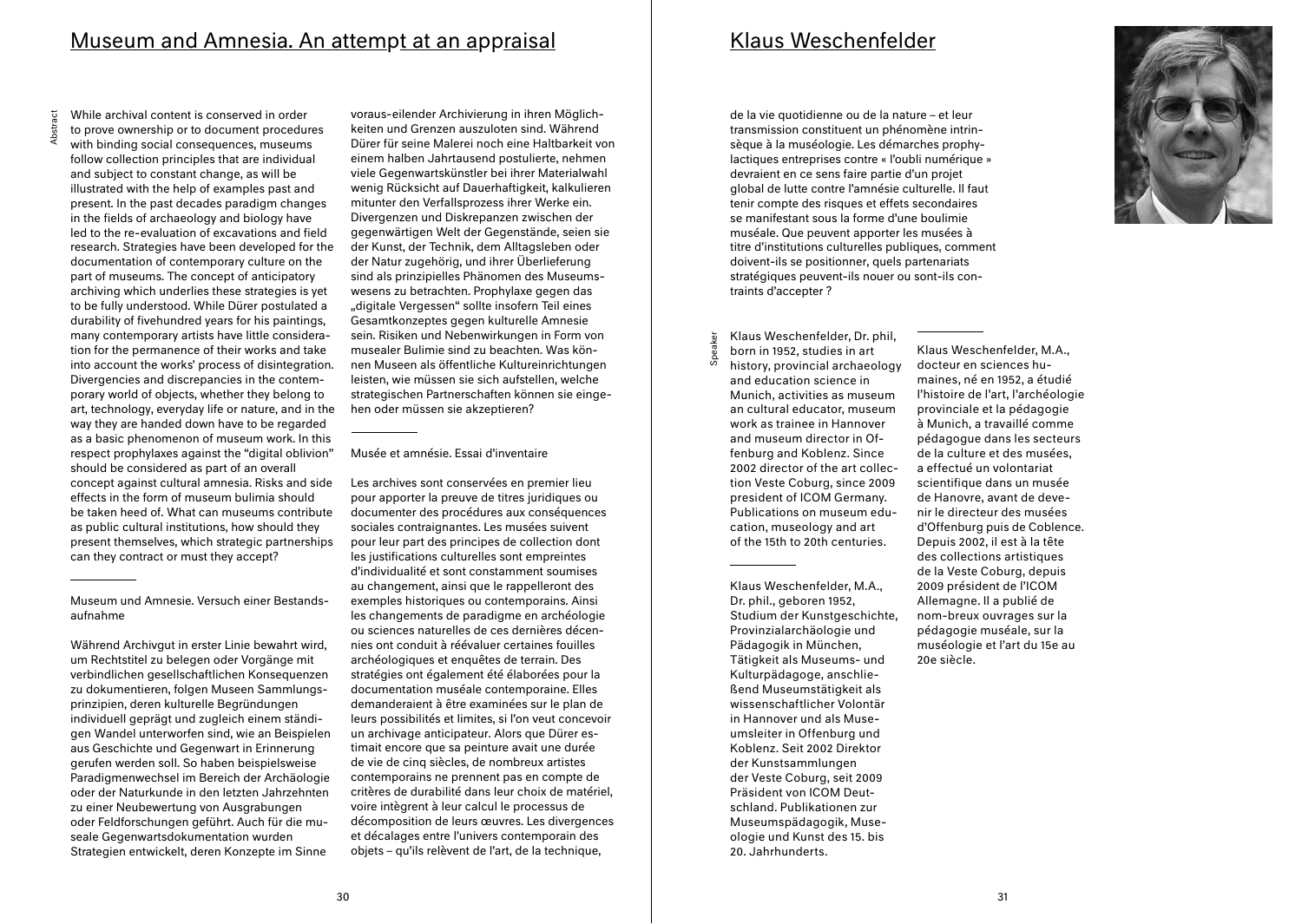Abstract

..History will do that which we will enable it to do and that which we will wrench from it. I do not believe that in the future we will have a smaller amount of long-term cultural memory. We are faced with the great task of choosing astutely and incisively from a myriad of data. We are compelled to have a "memorising" approach to fleeting phenomena. For this we need good, i.e. incisive contructs. These constructs are less a matter of technological hardware, but rather of theories and methods. Time is running. We must at last start to take the cumbersome objectification of the past seriously, so that it can be made useful for the future. The "archos" does not merely contain the origin, but always also connotes leadership. The idea of the an-archive implies carrying on collecting and finding passionately, without knowing where all this will lead us."

## An-Archive, Genealogien, Variantologien

"Die Geschichte wird das tun, was wir ihr ermöglichen und was wir ihr abringen. Ich glaube nicht, dass wir in Zukunft ein weniger an kulturellem Langzeit-Gedächtnis haben werden. Wir sind vor die große Aufgabe gestellt, aus einer Unzahl von Daten klug und eingreifend auszuwählen. Wir sind angehalten, mit flüchtigen Phänomenen memorierend umzugehen. Dafür brauchen wir gute, d.h. eingreifende Konstrukte. Diese Konstrukte sind weniger eine Frage der technologischen Hardware oder Software, sondern unserer Theorien und Methoden. Die Zeit rennt. Wir müssen endlich anfangen ihre sperrigen Objektivationen der Vergangenheit so ernst zu nehmen, dass sie für die Zukunft nutzbar gemacht werden können. Im >archos< ist nicht nur der Ursprung enthalten, sondern schwingt immer auch die Führerschaft mit. Die Idee des An-Archivs beinhaltet, leidenschaftlich mit dem Sammeln und Finden fortzufahren ohne zu wissen, wo das alles hinführt."

An-archives, généalogies, variantologies

longue durée de la culture. Nous avons à relever le défi de faire une sélection intelligente et active dans un nombre infini de données. Nous devons apprendre à mémoriser des phénomènes temporaires. Nous avons besoin pour ce faire de constructions de qualité, c'est-à-dire sélectives. Ces dernières ne sont pas tant une question de logiciels ou matériels technologiques, elles sont nos théories et nos méthodes. Le temps est compté. Nous devons enfin commencer à prendre au sérieux les objectivations volumineuses du passé pour les rendre exploitables par le futur. Le terme >archos< n'est pas seulement l'origine, mais aussi, encore et toujours, le guide. L'idée de l'an-archive contient celle de continuer passionnément à collectionner et à découvrir sans savoir où tout cela nous mène. »

> oto: MONO KROM Foto: MONO KROM

Speaker

Siegfried Zielinski is professor for media theory/archaeology and variantology of the media at the Berlin University of the Arts, Michel-Foucault-professor for techno-aesthetics and media archaeology at the European Graduate School Saas Fee and director of the Vilém-Flusser-Archiv in Berlin. He was Founding Rector of the Academy of Arts and the Media in Cologne (1994–2000). He is the author of *Deep Time of the Media* (2006), and the book series *Variantology – On Deep Time Relations between the Arts, Sciences and Technologies*, four volumes so far (2005-2010). Zielinski is member of the Academy of Sciences and the Arts in NRW, the Academy of Arts Berlin and the Magic Lantern Society of Great Britain.

Siegfried Zielinski ist Professor für Medientheorie mit dem Schwerpunkt Archäologie& Variantologie der Künste und der Medien an der Universität der Künste (UdK) Berlin, Michel-Foucault-Professor für Medienarchäologie & Techno-Kultur an der European Graduate School (EGS) in Saas Fee, Leiter des Vilém-Flusser-Archivs an der UdK Berlin; Gründungsrektor der Kunsthochschule für Medien Köln (1994–2000). Verfasser u.a. der *Audiovisionen* (1989, englisch 1999), der *Archäologie der Medien* (2002), die auch ins Amerikanische, Chinesische, Portugiesische (alle 2006) übersetzt wurde und 2010 im Polnischen und Spanischen erscheint; Herausgeber der Reihe *VARIANTOLOGY – Deep* 

*Time Relations Between Arts, Sciences, Technologies* (Köln, 5 Bände 2005-2010). In ihr wird der Medienbegriff in tiefenzeitlicher Hinsicht von einem internationalen Forschungsnetzwerk aus unterschiedlichsten Disziplinen noch einmal großzügig durchdacht. Zielinski ist Mitglied der Aka demie der Wissenschaften und der Künste Nordrhein-Westfalens, der Akademie der Künste Berlin, der Europäischen Filmakademie, der Magic Lantern Society of Great Britain und Ehrensenator des Instituts für Medienarchäologie.

Siegfried Zielinski est professeur de théorie médiatique, spécialiste de l'archéologie et de la variantologie des arts et des médias à l'université des beaux-arts (UdK) de Berlin, titulaire de la chaire Michel Foucault d'archéologie des médias et de culture techno de l'European Graduate School (EGS) à Saas Fee (Suisse), directeur des archives Vilém Flusser à l'UdK de Berlin ; il était le recteur fondateur de la Kunsthochschule für Medien, Cologne (1994-2000). Il a rédigé entre autres *Audiovisionen* (1989, traduction anglaise parue en 1999), *Archäologie der Medien* (2002), traduit en anglo-américain, chinois, portugais (tous en 2006) et qui paraîtra en 2010 en polonais et espagnol. Il est éditeur scientifique de la collection *VARIAN-TOLOGY – Deep Time Relations Between Arts, Sciences, Technologies* (Cologne, 5 volumes 2005-2010). Celle-ci réinterroge en profondeur le concept médiatique depuis ses origi-



nes, dans le cadre d'un réseau de recherche international et interdisciplinaire. Zielinski est membre de l'Académie des sciences et des beaux-arts de Rhénanie du Nord-Westphalie, de l'Akademie der Künste de Berlin, de l'European Film Academy, de la Magic Lantern Society of Great Britain et membre d'honneur du conseil scientifique de l'Institut d'archéologie des médias.

<sup>«</sup> L'histoire fera ce qu'on lui permet et ce qu'on lui arrache. Je ne crois pas que nous posséderons à l'avenir une mémoire moins orientée sur la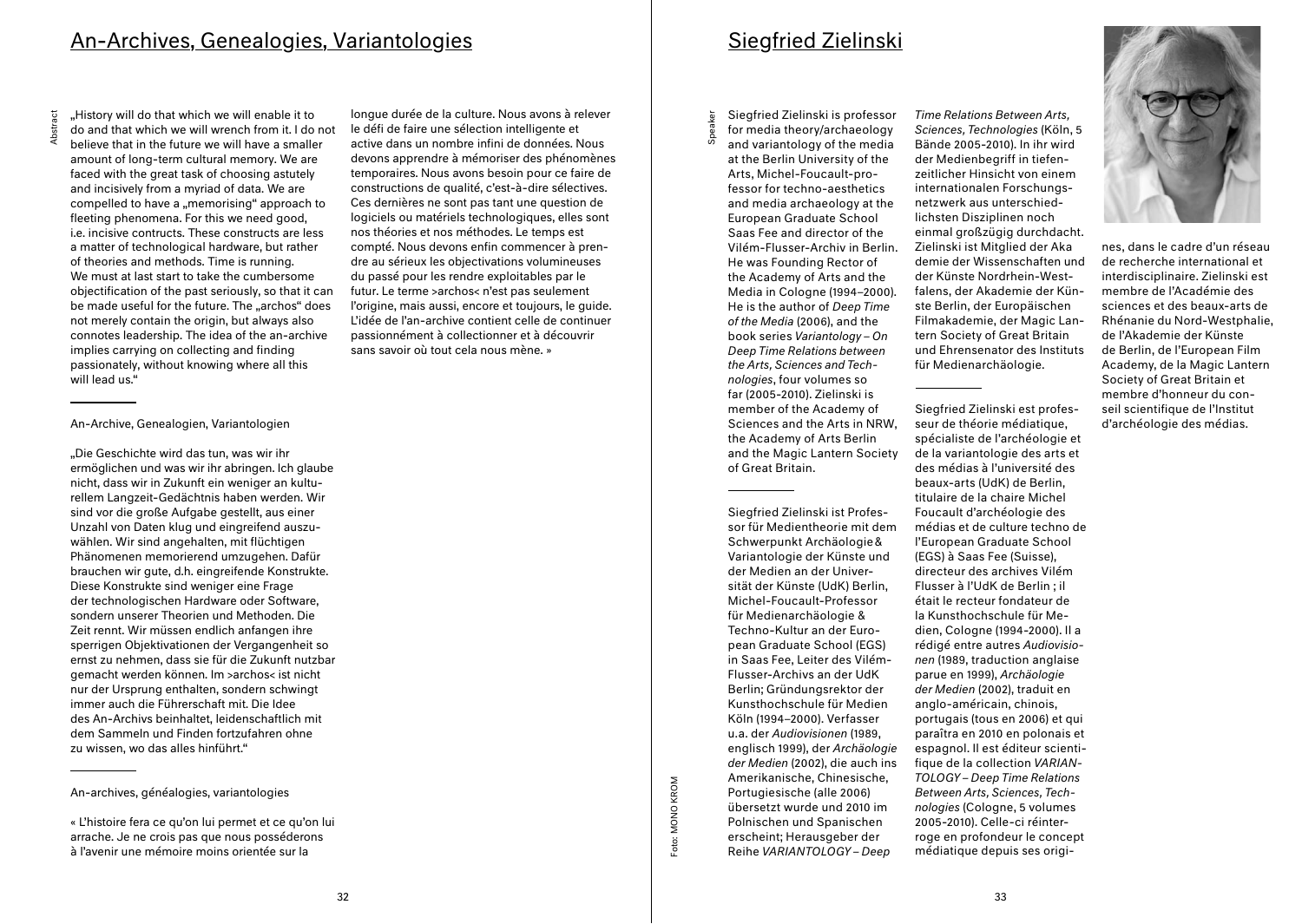# <u>Christoph Blase</u>

Panelist

Christoph Blase was born in 1956 and studied Communi cation Science, Politics and Sociology at the Ludwig Maxi milian University of Munich and completed an apprentice ship as editorial journalist at the Deutsche Journalistens chule, Munich. From 1979 until 2003 he worked as a freelance art critic for the Bayerischer Rundfunk, ART, Wolkenk ratzer, FAZ, Kunst-Bulletin, among others. From 1995 until 2003 he was the operator of the art critic website www. blitzreview.de. Since 2004 he has been head of the Labo ratory for Antiquated Video Systems at the ZKM | Centre for Art and Media Karlsruhe. His most recent publication: Blase, Christoph and Peter Weibel, ed. Record > *Again! 40JAHREVIDEOKUNST.DE – Teil 2*. Stuttgart: Hatje Cantz, 2010.

Christoph Blase, geboren 1956, Studium Kommunikationswis senschaft, Politik und Soziologie an der Ludwig-Maximilians-Universität München und Redakteursausbildung an der Deutschen Journalistenschule München, 1979 bis 2003 freier Kunstkritiker, u.a. für Bayerischen Rundfunk, ART, Wolkenkratzer, FAZ, Kunst-Bulletin. 1995 bis 2003 Betreiber der Kunstkritik-Internet-Site www.blitzreview.de. Seit 2004 Leiter des Labors für antiquierte Videosysteme am ZKM in Karlsruhe. Neueste Publikation: Christoph Blase/Peter Weibel (Hg.), Record > *Again! 40JAHREVIDEOKUNST.DE - Teil 2*, Hatje Cantz, 2010.



Systèmes Vidéo Antiques au ZKM à Karlsruhe. Dernière publication : Christoph Blase/ Peter Weibel (sous la dir. de), Record > *Again! 40JAHREVI - DEOKUNST.DE – Partie 2*, Hatje Cantz 2010.



# Renate Buschmann

Renate Buschmann has been the director of imai – Inter

 $\overline{\mathbf{5}}$ 

Media Art Institute, a founda tion for video and media art in Düsseldorf, since 2008. She received her PhD in Art History from the University of Cologne and has worked as a writer and curator on several publi cations and exhibitions on the art of the 20th/21st centuries, speficially about the history of exhibition-making, photog raphy and media art. Since 2006 she has been a postdoc toral research fellow at the Academy of Fine Arts Münster and lectures at the University of Cologne as well as at the Academy of Fine Arts Münster. Her recent publications are: "Still Accessible? Rethinking the Preservation of Media Art", in: *Proceedings of the 16th International Symposium on Electronic Art ISEA2010 RUHR*, Berlin 2010; *Anarchie – Revolte – Spektakel. Das Kunstfestival 'intermedia '69'*, eds. Renate Buschmann, Jochen Goetze, Klaus Staeck, Göttingen 2009; *Fotos schreiben Kunstgeschich te*, eds. Renate Buschmann, Stephan von Wiese, Köln 2007.

Renate Buschmann ist seit 2008 Direktorin des imai – inter media art institute, einer Stiftung für Video- und Medienkunst in Düsseldorf. Sie promovierte in Kunstgeschichte an der Universität zu Köln und erarbeitete als Autorin und Kuratorin mehrere Veröffentlichungen und Ausstellungen zur Kunst des 20./21. Jahrhunderts, insbesondere zur Ausstellungsgeschichte, Fotografie und Medienkunst. 2006

wissenschaftliche Mitarbei terin an der Kunstakademie Münster sowie Lehraufträge an der Universität zu Köln und an der Kunstakademie Münster. Aktuelle Publika tionen: "Still Accessible? Rethinking the Preservation of Media Art", in: *Proceedings of the 16th International Sympo sium on Electronic Art ISEA2010 RUHR*, Berlin 2010; *Anarchie – Revolte – Spektakel. Das Kunstfestival 'intermedia '69'*, hrsg. von Renate Buschmann, Jochen Goetze, Klaus Staeck, Göttingen 2009; *Fotos sch reiben Kunstgeschichte*, hrsg. von Renate Buschmann, Stephan von Wiese, Köln 2007.

Renate Buschmann dirige depuis 2008 l'imai – inter media art, une fondation d'art vidéo et médiatique à Düsseldorf. Elle a obtenu une thèse de doctorat en histoire de l'art à l'université de Cologne. En sa qualité de conservatrice et d'auteur, elle a rédigé ou dirigé plusieurs ouvrages et organisé diverses exposi tions sur l'art des 20e et 21e siècles, en particulier sur l'histoire de l'exposition, sur la photographie et les arts médiatiques. En 2006, elle rejoint l'Académie des beauxarts de Münster à titre de chercheure et dispense des cours à l'université de Cologne ainsi qu'à l'Académie des beaux-arts de Münster. Elle a récemment publié : « Still Accessible? Rethinking the Preservation of Media Art », in: *Proceedings of the 16th International Symposium on Electronic Art ISEA2010 RUHR*, Berlin 2010 ; *Anarchie – Revolte –* 



*Spektakel. Das Kunstfestival 'intermedia '69'*, sous la dir. de Renate Buschmann, Jochen Goetze, Klaus Staeck, Göt tingen 2009 ; *Fotos schreiben Kunstgeschichte*, sous la dir. de Renate Buschmann, Stephan von Wiese, Cologne 2007.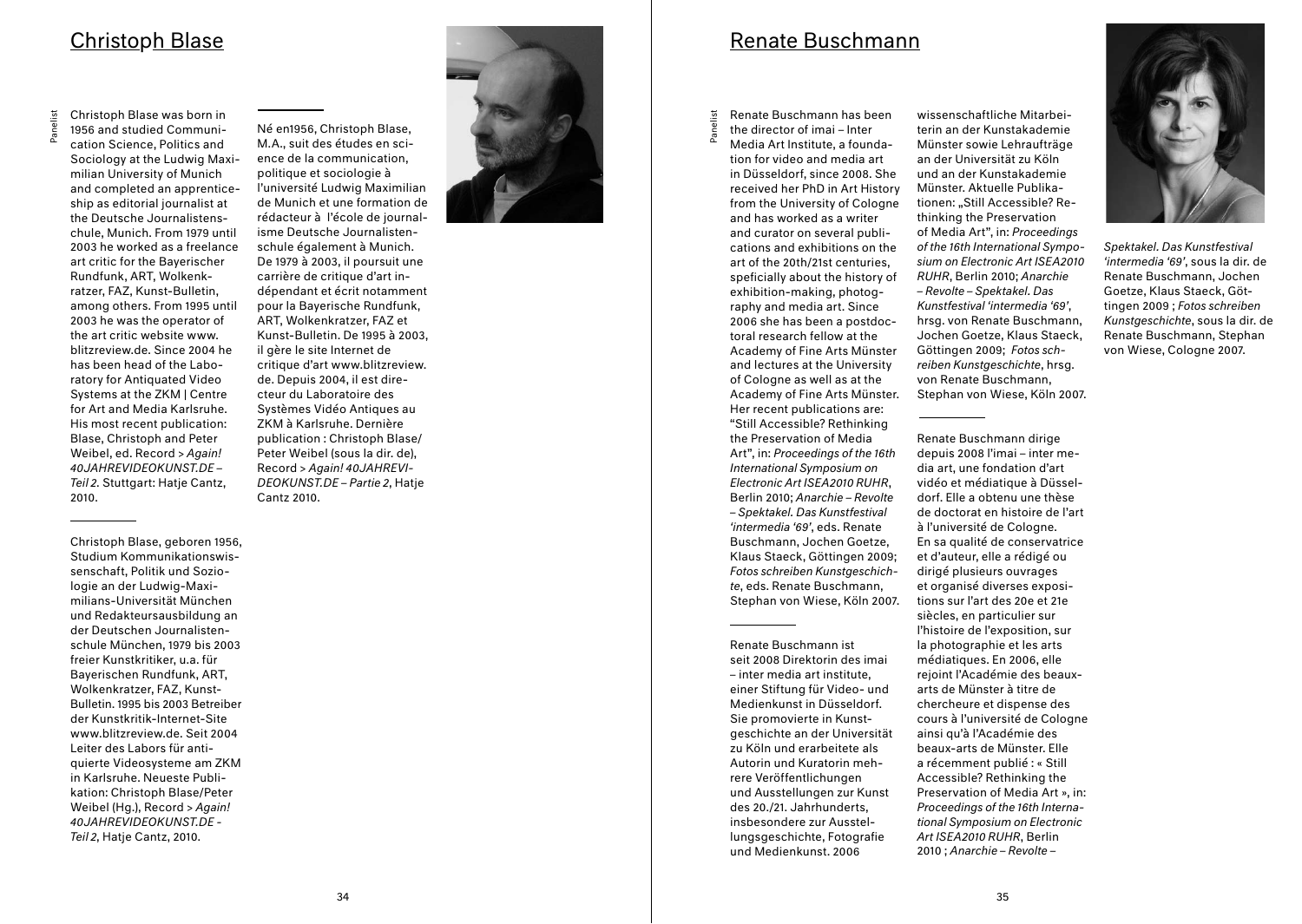# Johannes Gfeller

Panelist

Born in Burgdorf (CH) in 1956. Studies in Art history, General linguistics and Philosophy, licen tiate in 1994 on Etienne-Jules Marey. Electronic practice since the late sixties, photographic practice with own lab since 1972. 1978 co-founder of container-tv, a still existing video production company in Berne. From 1983 to 2001 freelancer as profes sional photographer and media technician. From 1980 to 1987 teacher in further education (video). Computer practice since 1981. From 1987 to 2002 teacher in technology and aesthetics of video art at the Schule für Gestaltung Berne – Biel , guest lectures at the universities of Zurich and Berne, Schule für Gestaltung Basel, F + F Zurich, Swiss Institute for art research. 2000-2001 member of the project board sitemapping.ch, since 2001 professor in media restoration at the Hochschule der Künste Berne HKB, since 2002 head of ActiveArchive, a project by sitemapping.ch, Swiss federal office of culture. Since 2002 member of the competence networks in film and video of MEMORIAV. Since 2006 guest lecturer at the Akad emie der bildenden Künste in Vienna. In 2008 Co-Curator of the exhibiton "Reconstructing swiss video art from the 1970s and 1980s", Museum of Art Lucerne. Since 2009 Member of the Advisory Council of IMAP, New York. Many contributions to international Symposions and Workshops.

\*1956 in Burgdorf (CH). Studium der Kunstgeschichte, Allge meiner Sprachwissenschaft und Philosophie, Lizentiat über

Etienne-Jules Marey. Elektro nische Praxis seit den späten 60er Jahren, photographische Praxis mit eigenem Labor seit 1972. 1978 Mitbegründer der Videoproduktionsfirma Con tainer-tv in Bern. Von 1980 bis 1987 in der Erwachsenenbildung tätig, Computerpraxis seit 1981. Von 1983 bis 2001 selbständi ger, werbender Fotograf und Medientechniker; 1987-2002 Lehrauftrag für Aesthetik und Technik der Videokunst an der Schule für Gestaltung Bern – Biel. Gastvorlesungen an den Universitäten Bern und Zürich, Schule für Gestaltung Basel, F + F Zürich, Schweizerisches Institut für Kunstwissenschaft. 2000-2001 Mitglied des Steuerungsausschusses von sitemapping.ch. Seit 2001 Pro fessor für Konservierung und Restaurierung elektronischer Medien an der Hochschule der Künste Bern HKB. Seit 2002 Projektleitung AktiveArchive, unterstützt vom Bundesamt für Kultur im Rahmen von sitemap ping.ch. Mitglied des Kompe tenznetzwerks Video und des Kompetenznetzwerks Film von MEMORIAV. Seit 2006 Gast dozent an der Akademie der bildenden Künste Wien. 2008 Co-Kurator der Ausstellung "Schweizer Videokunst der 1970er und 1980er Jahre" im Kunstmuseum Luzern, seit 2009 Member of the Advisory Council von IMAP, New York. Zahlreiche internationale Symposiumsbei träge und Workshops.

Né à Burgdorf (CH) en 1956. Il étudie l'histoire de l'art, la linguistique et la philosophie, licence sur Étienne-Jules Marey. Pratique éléctronique à partir



des années soixante, pratique de la photographie avec son propre studio à partir de 1972. En 1978 il est co-fondateur de containertv, une agence de production vidéo active encore aujourd'hui à Berne. De 1983 à 2001 photog raphe professionnel et technic ien des médias indépendant. De 1980 à 1987 professeur en forma tion continue (vidéo). Pratique informatique à partir de 1981. De 1987 à 2002 professeur de la technologie et de l'ésthetique de la vidéo à la Schule für Ge staltung Berne – Bielle, cours comme professeur extérieur aux Universités de Zurich et Berne, Schule für Gestaltung Basel, F + F Zurich, Institut suisse pour l'étude de l'art. De 2000 à 2001 membre de la commission du projet sitemapping.ch, depuis 2001 professeur en restaura tion des médias à l'Haute école spécialisée bernoise, depuis 2002 directeur de AktiveArchive, un projet de sitemapping.ch, Office fédéral de la culture. Depuis 2002 membre du réseau de compétence film et vidéo MEMORIAV. Depuis 2006 pro fesseur exterieur à l'Academie des Beaux Arts de Vienne. En 2008 co-curateur de l'exposition « Schweizer Videokunst der 70er und 80er Jahre. Eine Re konstruktion », Musée d'Art de Lucerne. Depuis 2009 membre du conseil de IMAP, New York. Plusieurs contributions à col loques et ateliers internationaux.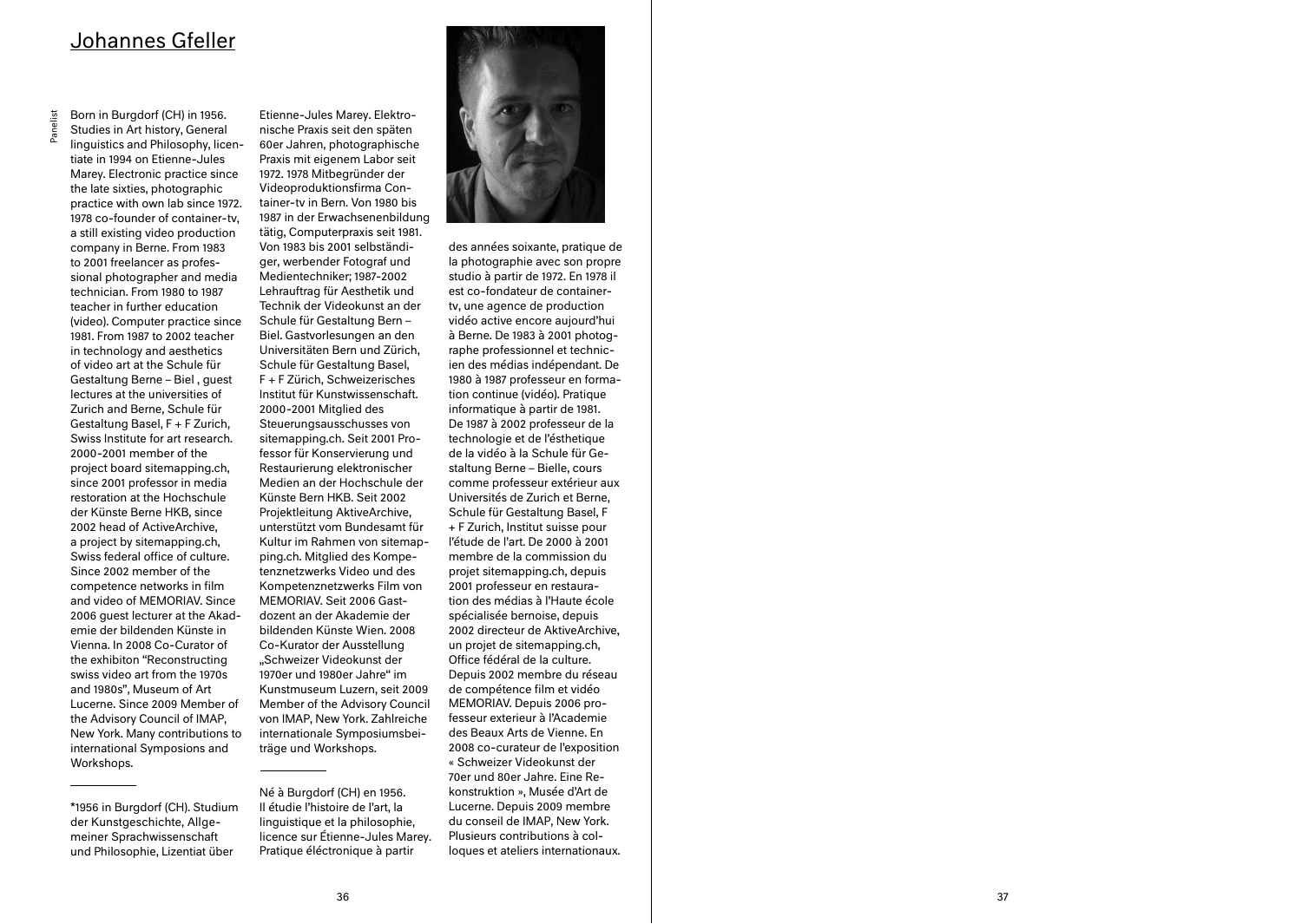# The Project

The project digital art conservation is an EU-funded research project aiming to study strategies fort he conservation of computer-based art. The project is an initiative born out of the wish to valorise the expertise that has been accrued in the Upper Rhine Valley in the field of digital art conservation over the past two decades. The three-year project, co-financed by European Union's INTERREG IV Upper Rhine programme, aims firstly to foster greater cooperation between the regional actors in the curating and conservation of digital art and secondly to contribute to the theoretical discussion around digital art conservation at an international level.

Counting such institutions as the ZKM | Center for Art and Media Karlsruhe, [plug.in] in Basel and the Espace Multimedia Gantner in Bourogne, Franche-Comté, specialised in the field of digital art, as well as important public and private contemporary art collections, the Upper Rhine Region possesses a unique wealth of digital art. Moreover, generous artist residence programmes at the ZKM | Center for Art and Media Karlsruhe and important festivals such as Ososphère in Strasbourg and Shift in Basel contribute to making the region an unparalleled breeding ground for the production of digital art.

In an attempt to strengthen the links between the various regional actors involved in the production, curating and conservation of digital art, the first phase of the project will consist in an effort to catalogue the region's digital art collections. In the second phase, drawing on this important body of works, and on the day-to-day engagement of the above-named institutions with the conservation and presentation of digital art, digital art conservation aims to contribute to the theoretical discourse on this issue.

Recent efforts (see the Variable Media Network, IMAP, DOCAM, PACKED and mediaartbase.de among others) have resulted in the articulation of a new theoretical framework and new methods for digital art conservation. The prevailing thesis that new media art is defined by its conceptual content and physical effects to a greater extent than it is by its original materiality will provide the backdrop of the debate. By way of conservation case studies, two international symposia, an itinerant exhibition and a compendium, and with an emphasis on ethical questions, digital art conservation will aim to take the discussion further.

The participation of the Ecole supérieure des arts décoratifs de Strasbourg and the Hochschule der Künste Bern will provide the teaching arm of the project, with workshops discussing the case studies and with the parallel development of a blueprint for a European master's programme in digital art conservation.

## *Participating partners*

Conseil Général du Territoire de Belfort – Espace Multimedia Gantner Ecole supérieure des arts décoratifs de Strasbourg Hochschule der Künste Bern [plug.in], Basel Vidéo les Beaux Jours, Strasbourg ZKM | Center for Art and Media Karlsruhe

*Cofinancing partners*  Bundesamt für Kultur, Bern Christoph Merian Stiftung, Basel Conseil Général du Territoire de Belfort – Espace Multimedia Gantner Ecole supérieure des arts décoratifs de Strasbourg Hochschule der Künste Bern Kanton Basel-Stadt Kanton Basel-Land kulturelles bl, Kanton Basel-Landschaft Kunstkredit BS, Basel Vidéo les Beaux Jours, Strasbourg ZKM | Center for Art and Media Karlsruhe

*Associated partners*  La Laiterie, Strasbourg Le Festival des Artefacts, Strasbourg Les nuits électroniques de l'Ososphère Das Projekt

Das Projekt digital art conservation dient der Erforschung von Strategien zur Erhaltung digitaler Kunst. Es ergibt sich aus dem Wunsch, die in der Region Oberrhein angesammelte Erfahrung im Bereich der Konservierung von digitaler Kunst sowohl auf regionaler Ebene auszutauschen als auch als Basis für einen Beitrag zur internationalen Diskussion um die Konservierung digitaler Kunst zu nutzen. Das dreijährige Projekt wird durch das EU-Programm INTERREG IV Oberrhein kofinanziert.

*Mitwirkende Projektpartner* Conseil Général du Territoire de Belfort – Espace Multimedia Gantner Ecole supérieure des arts décoratifs de Strasbourg Hochschule der Künste Bern [plug.in], Basel Vidéo les Beaux Jours, Strasbourg ZKM | Zentrum für Kunst und Medientechnologie Karlsruhe

*Kofinanzierende Projektpartner*  Bundesamt für Kultur, Bern Christoph Merian Stiftung, Basel Conseil Général du Territoire de Belfort – Espace Multimedia Gantner

Mit Einrichtungen wie dem ZKM | Zentrum für Kunst und Medientechnologie Karlsruhe, dem [plug.in] in Basel und dem Espace Multimedia Gantner in Bourogne, Franche-Comté, die sich gezielt den neuen Medien widmen, sowie wichtigen in Baden-Württemberg, Elsaß und der Regio Basiliensis ansässigen öffentlichen und privaten Sammlungen, verfügt die Region Oberrhein über einen einzigartigen Reichtum an digitaler Medienkunst. Zudem hat sich die Region dank großzügiger Gastkünstlerprogramme im ZKM | Zentrum für Kunst und Medientechnologie Karlsruhe und wichtigen Festivals wie Ososphère in Straßburg und Shift in Basel als bedeutender Ort der Produktion und Präsentation digitaler Kunst behaupten können.

Ziel der ersten Phase des Projekts ist es, den Fundus an digitaler Kunst in der Region zu erfassen, und so die lokalen Akteure in der Produktion, Kuratierung und Konservierung von digitaler Kunst stärker miteinander zu vernetzen. In der zweiten Phase beabsichtigt digital art conservation, mit diesem wichtigen Korpus und der täglichen Auseinandersetzung der obengenannten Institutionen mit der Erhaltung und der Präsentation digitaler Kunst, einen Beitrag zur internationalen Debatte um die Konservierung digitaler Kunst zu leisten.

Die jüngsten Diskussionen auf diesem Gebiet (siehe die Beiträge des variable media network, IMAP, DOCAM, PACKED und mediaartbase.de) haben zur Formulierung eines neuen theoretischen Rahmens sowie neuer Methoden der Konservierung geführt. Die vorherrschende These, welcher zufolge sich digitale Medienkunst eher durch ihren konzeptuellen Ausgangspunkt und ihre physikalischen Effekte, als durch ihre ursprünglichen materiellen Bestandteile definiert, wird den Hintergrund der Debatte darstellen. Anhand von konservatorischen Fallstudien, zwei internationalen Fachkonferenzen, einer Wanderausstellung und einer Fachpublikation wird digital art conservation die internationale Diskussion fortführen.

Die Teilnahme der Ecole supérieure des arts décoratifs de Strasbourg und der Hochschule der Künste Bern bildet den Bereich Lehre des Projekts. Workshops werden die restauratorischen Fallstudien verfolgen und parallel zum Projekt werden die beiden Kunsthochschulen gemeinsam die Grundrisse für ein europäisches Master zur Konservierung digitaler Kunst zeichnen.

*Assoziierte Projektpartner* La Laiterie, Strasbourg Le Festival des Artefacts, Strasbourg Les nuits électroniques de l'Ososphère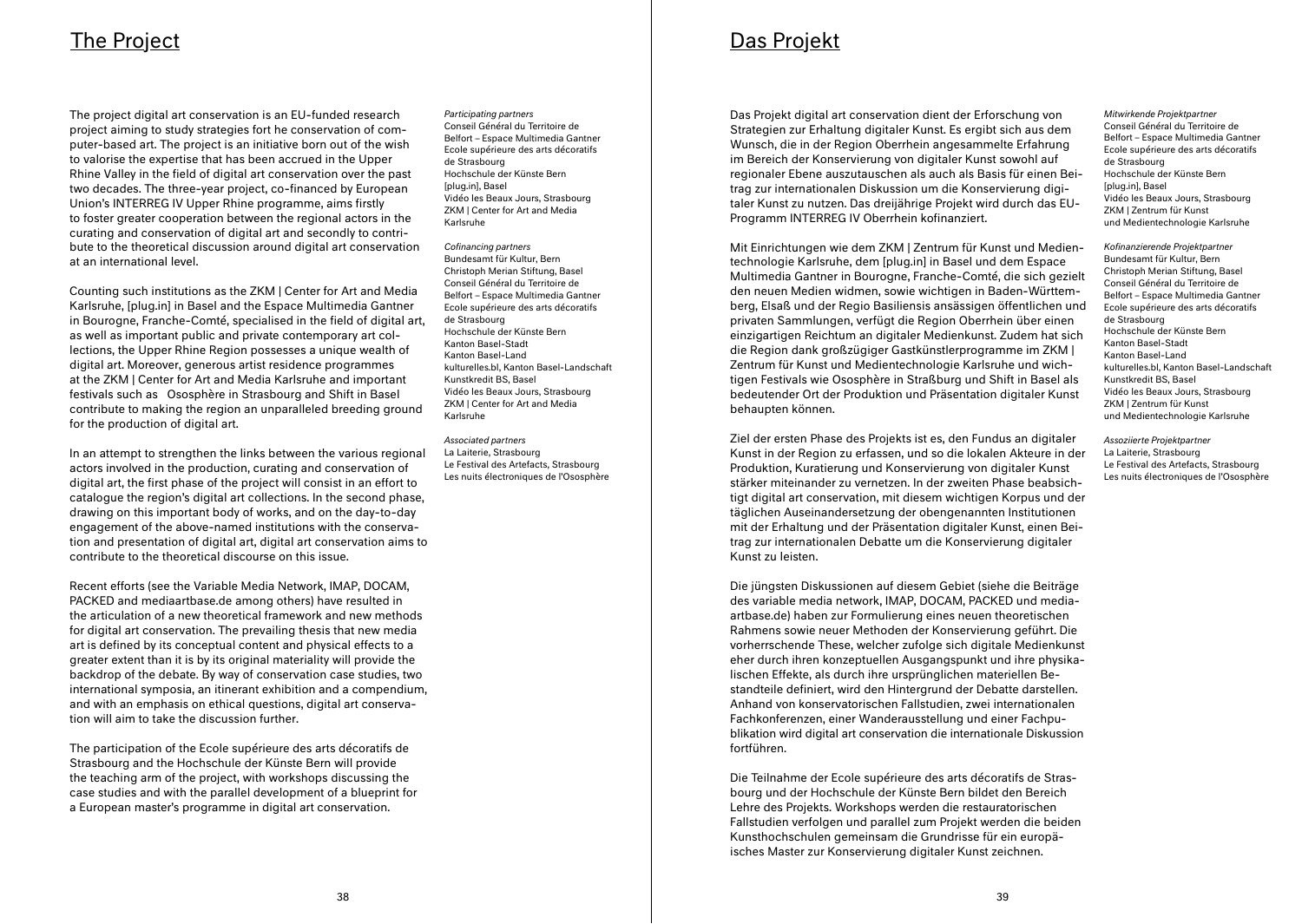# <u>Le Projet</u>

Le projet digital art conservation vise l''étude de stratégies pour la conservation de l'art numérique. Il nait de la volonté d'exploiter l'expérience en matière de conservation d'art numérique acquise dans la région du Rhin supérieur et de la partager au niveau régional, tout en constituant aussi la base d'une contribution au débat international sur la conservation de l'art numérique. Ce projet de trois ans est cofinancé par le programme européen INTERREG IV Rhin supérieur.

Grâce à des institutions telles que le ZKM | Centre d'Art et de Technologie des Médias Karlsruhe, [plug.in] de Bâle et l'Espace Multimédia Gantner à Bourogne en Franche-Comté, qui se consacrent presque exclusivement aux nouveaux médias, de même qu'à des collections publiques et privées importantes établies dans le Bade-Wurtemberg, en Alsace et dans la Regio Balisensis (grande région de Bâle), la région du Rhin supérieur jouit d'une richesse unique en matière d'art numérique. Qui plus est, du fait de programmes généreux pour les artistes résidents au ZKM | Centre d'Art et de Technologie des Médias et de grands festivals tels que Ososphère à Strasbourg ou Shift à Bâle, la région est devenue un haut lieu de production d'art numérique.

L'objectif de la première phase du projet est de répertorier les collections d'art numérique de la région et d'établir des liens plus solides entre les acteurs locaux dans la production, la gestion et la conservation de l'art numérique. Au cours de la deuxième phase, digital art conservation s'est fixé pour objectif de contribuer au débat international sur la conservation de l'art numérique en s'appuyant sur son éminent corpus et sur le fait que les institu tions susnommées sont confrontées quotidiennement à la préser vation et à la présentation d'œuvres d'art numérique.

Les débats récents dans ce domaine (cf. les contributions de variable media network, IMAP, DOCAM et PACKED entre autres) ont engendré l'énonciation d'un nouveau cadre théorique ainsi que de nouvelles méthodes de conservation. Ce débat s'articule autour de la thèse qui prévaut jusque-là et qui induit qu'un point de départ conceptuel et les effets physiques de l'art numérique définissait cet art et non pas ses composantes matérielles origi nelles. Par le biais d'études de cas de conservation, de deux conférences d'experts internationales, d'une exposition itinérante et d'une publication spécialisée, digital art conservation pour suivra la discussion à l'échelle internationale.

La participation de l'École supérieure des arts décoratifs de Stras bourg et de la Haute école des arts de Berne constitue le pôle enseignement du projet. Des ateliers suivront des études de cas de restauration et en parallèle du projet, les deux instituts supérieurs des arts esquisseront ensemble la trame d'un master européen pour la conservation d'art numérique.

*Partenaires actifs du projet* Conseil Général du Territoire de Belfort – Espace Multimedia Gantner Ecole supérieure des arts décoratifs de Strasbourg Haute école des arts de Bern [plug.in], Basel Vidéo les Beaux Jours, Strasbourg ZKM | Centre d'Art et de Technologie des Médias Karlsruhe

*Partenaires cofinanceurs* Ecole supérieure des arts décoratifs de Strasbourg Canton de Bâle-Ville Canton de Bâle-Campagne Conseil Général du Territoire de Belfort – Espace Multimedia Gantner Fondation Christoph Merian, Basel Haute école des arts de Bern kulturelles.bl, Kanton Basel-Landschaft Kunstkredit BS, Basel Office fédéral de la culture, Bern Vidéo les Beaux Jours, Strasbourg ZKM | Centre d'Art et de Technologie des Médias Karlsruhe

*Partenaires associés* La Laiterie, Strasbourg Le Festival des Artefacts, Strasbourg Les nuits électroniques de l'Ososphère